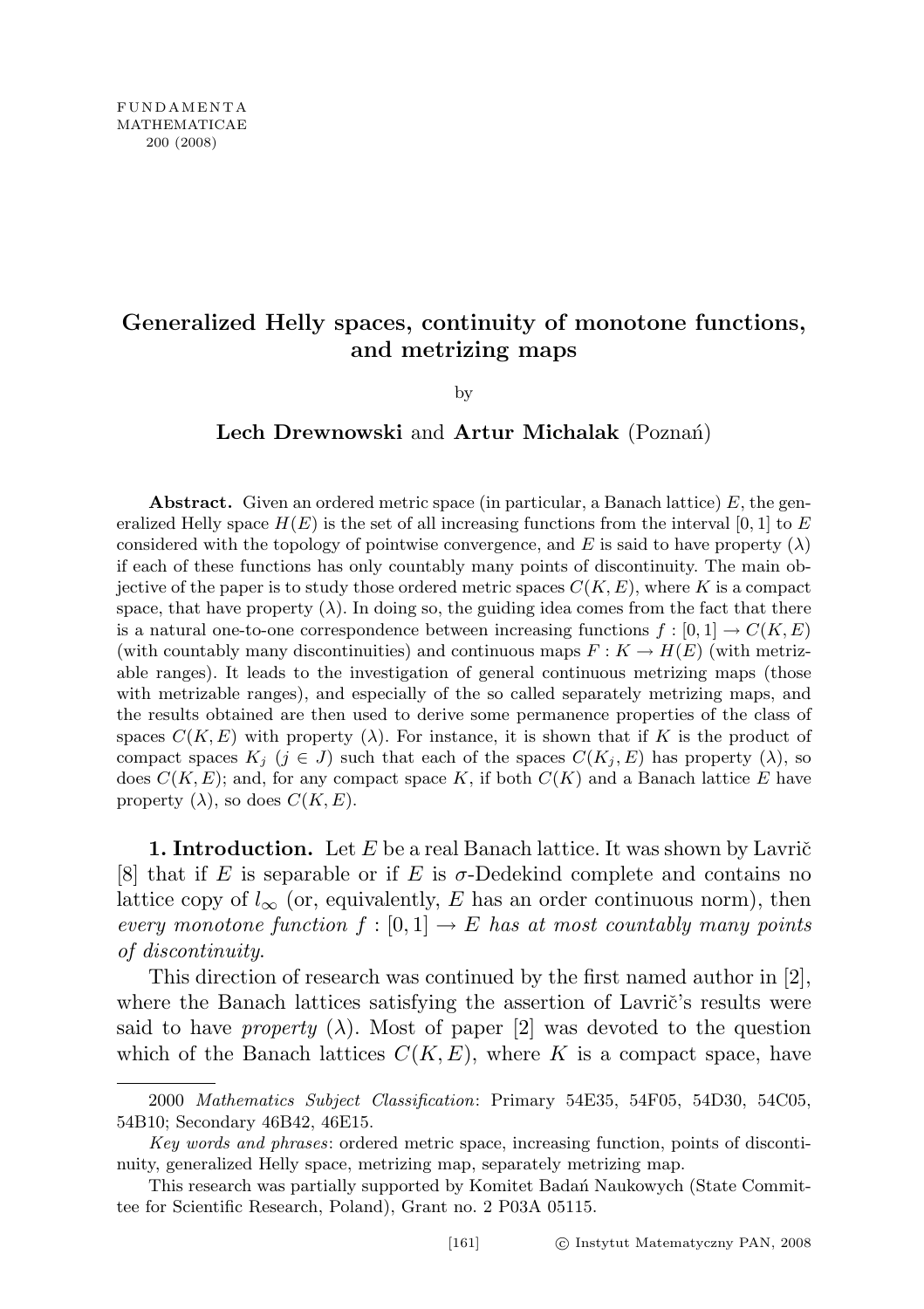property  $(\lambda)$ . Of course, a necessary condition for this to happen is that both the spaces  $C(K) \equiv C(K, \mathbb{R})$  and E have property  $(\lambda)$ . Now, under the assumption that E has property  $(\lambda)$ , it was proved in [2] that  $C(K, E)$  has property  $(\lambda)$  when

- (a) each separable subspace of  $K$  is metrizable, or
- (b) K is the product of a family of compact spaces such that  $C(K', E)$ has property  $(\lambda)$  for each finite subproduct K' of the family.

A number of open problems were posed in [2], among them the following ones:

- (a') Is it true that if both  $C(K)$  and E have property ( $\lambda$ ), so does  $C(K, E)$ ?
- (b') Is it true that if  $K_1$  and  $K_2$  are compact spaces, and both  $C(K_1, E)$ and  $C(K_2, E)$  have property  $(\lambda)$ , so does  $C(K_1 \times K_2, E)$ ?

Note that a positive answer to question  $(b')$  would make the extra hypothesis in result (b) redundant; however, the answer to  $(b')$  was unknown even for the case  $E = \mathbb{R}$ .

Somewhat later, the second named author carried out in [9] a thorough investigation of the structure of those real Banach spaces X endowed with the order relation induced by a norming subset of the dual space  $X^*$  that admit an increasing function  $f : [0, 1] \to X$  with uncountably many discontinuities. (In isomorphic terms, he dealt with closed subspaces X of  $C(K)$ spaces considered with their natural pointwise order.) He proved, among other things, that a Banach lattice, in particular a  $C(K)$  space, has property ( $\lambda$ ) iff it contains no order-isomorphic copy of the space  $D(0, 1)$  ([9, Cor. 5; see [9] and [10] for more information about  $D(0, 1)$ ). This was highly surprising because  $D(0, 1)$  entered the scene in [2, Prop. 4.2] merely as an example of a Banach lattice containing no isomorphic copy of  $l_{\infty}$  and yet failing property  $(\lambda)$ . However, an intrinsic characterization of those compact spaces K for which  $C(K)$  has property  $(\lambda)$  is as yet unknown.

In the present paper we answer the above questions in the affirmative. Two crucial observations that made this possible concern increasing functions  $f : [0,1] \to C(K)$  with  $0 \le f \le 1$  (a condition one can always assume without loss of generality), and have already been successfully exploited in  $[9]$ . They are the following  $(cf. [9, Th. 1])$ :

• First, there is a natural one-to-one correspondence between such functions f and continuous maps  $F: K \to H$ , where H is the Helly space, given by the equality  $F(t)(s) = f(s)(t)$ . (Recall that H is the compact space consisting of all increasing functions from  $[0, 1]$  into itself and considered with the topology of pointwise convergence.)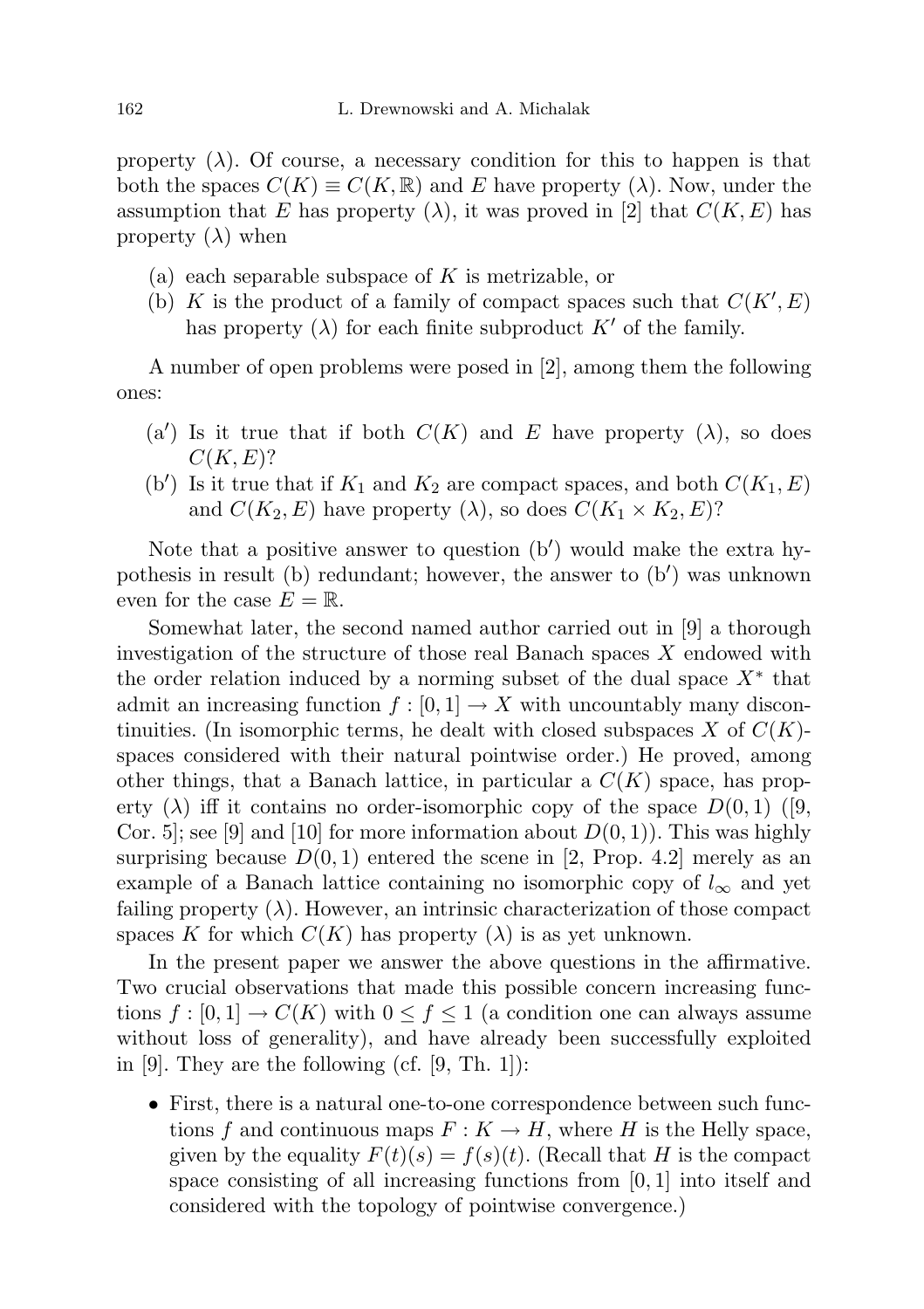• Second, such a function  $f$  has only countably many discontinuities iff the associated map  $F$  has a metrizable range.

Thus, question (b') for the case  $E = \mathbb{R}$  can be reformulated in purely topological terms as follows:

(b'') Suppose every continuous map from compact spaces  $K_1$  and  $K_2$ to  $H$  has a metrizable range; is then the same true of continuous maps from  $K_1 \times K_2$  to H?

It turns out to be easier to deal with, and answer (in the affirmative), question  $(b'')$  rather than question  $(b')$ . Moreover, from the positive answer to question (b') for the case  $E = \mathbb{R}$  we are able to deduce a positive answer to question  $(a')$  in its general form. From this a positive answer to the general form of question  $(b')$  follows immediately.

As explicitly noted in [2], most of the results proved in that paper, in particular the results (a) and (b) remain valid when  $E$  is an arbitrary ordered metric space, and the questions raised therein, in particular questions  $(a')$ and  $(b')$ , make sense in this more general setting as well. However, in this case we cannot reduce our problems to  $C(K)$  spaces and continuous maps  $F: K \to H$ . On the contrary, we have to deal directly with the spaces  $C(K, E)$  and continuous maps  $F: K \to H(E)$ , where  $H(E)$  is a natural analogue of H consisting of all increasing functions from  $[0, 1]$  to E.

Motivated by what was said above, in this paper:

- 1) we extend some of the results known for the Helly space H to the generalized Helly spaces  $H(E)$ , where E is an ordered metric space;
- 2) we investigate continuous maps with metrizable ranges; we call such maps *metrizing*, and focus our attention on the question when a *sep*arately metrizing continuous map defined on the product of a family of compact spaces is (globally) metrizing;
- 3) we apply the results obtained to more general versions of questions  $(a')$  and  $(b')$ .

2. A few preliminary facts. Throughout the paper, I stands for the interval  $[0, 1]$ ; all topological spaces occurring are assumed to be Hausdorff; and, given a set S, we denote by  $\mathcal{F}(S)$  the family of all its finite subsets.

For a function f from I to a topological space X, we denote by  $D(f)$  the set of points of discontinuity of  $f$ . Moreover, given a set  $F$  of such functions, we write  $D(F)$  for the union of the sets  $D(f)$ , where  $f \in F$ .

If X is a metric space, then  $D(f)$  is an  $F_{\sigma}$  subset of I (see [6, §21.III]); consequently, either  $|D(f)| \leq \aleph_0$  or  $|D(f)| = 2^{\aleph_0}$  (by [6, §37.I, Thm. 3]).

A function  $f: I \to X$ , where X is a (partially) ordered space, is monotone if it is increasing or decreasing (in the weak sense); that is, in an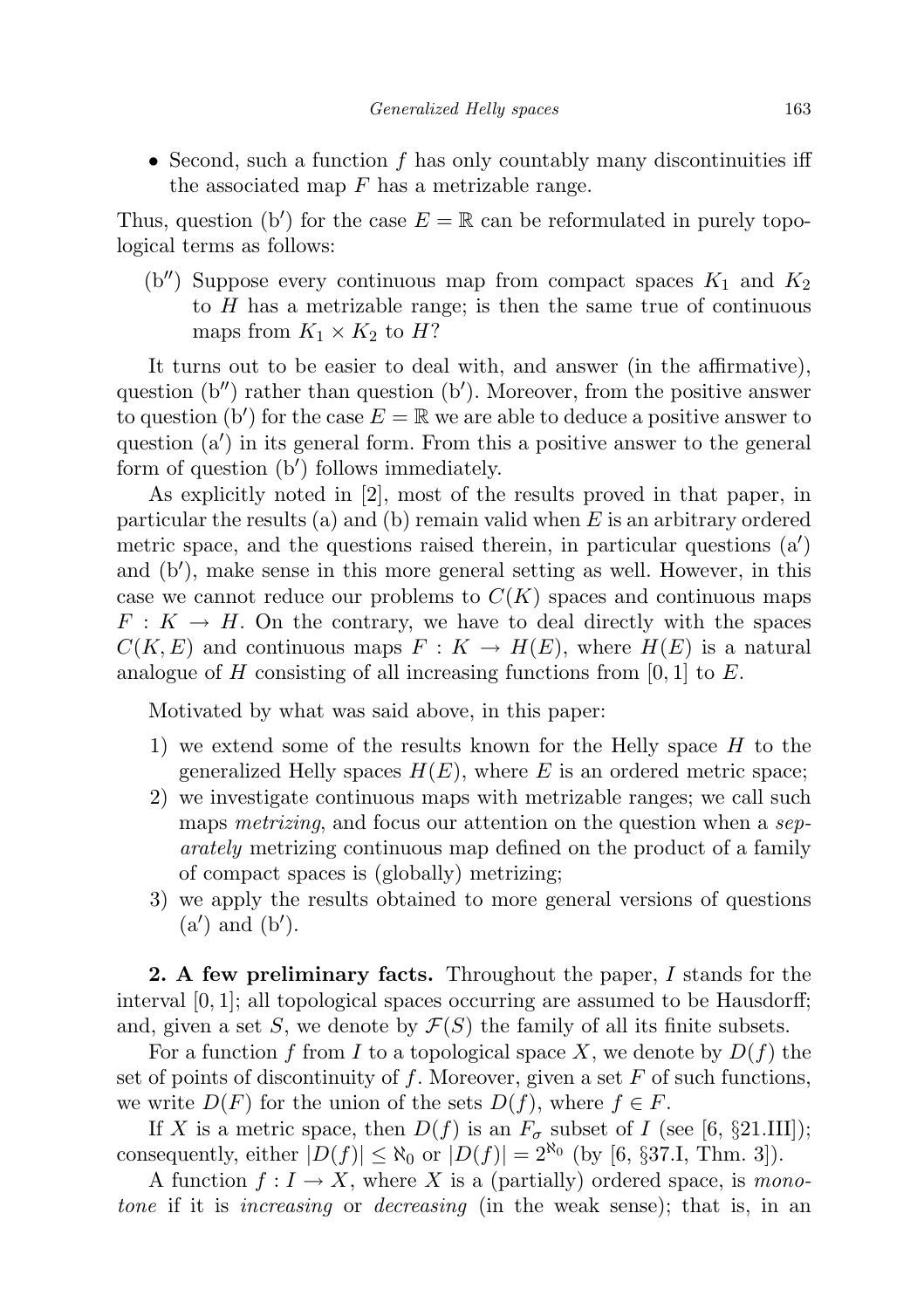alternative terminology, nondecreasing or nonincreasing, respectively. Since such a function f is decreasing iff the function  $s \mapsto f(1-s)$  is increasing, in what follows we restrict our attention to increasing functions only.

By an *ordered metric space* we understand a metric space  $X = (X, d)$ with a (partial) order relation  $\leq$  such that the metric d is monotone relative to  $\leq$ . The latter means that whenever  $x \leq u \leq v \leq y$ , then  $d(u, v) \leq d(x, y)$ . We shall sometimes assume that the relation  $\leq$  is closed as a subset of the product space  $X \times X$ , that is

(m) whenever  $(x_n)$  and  $(y_n)$  are sequences in X with  $x_n \leq y_n$  for all n, and  $x_n \to x$ ,  $y_n \to y$  in X, then  $x \leq y$ .

In general, for a function  $f$  from the interval  $I$  to a topological space, if  $|D(f)| \leq \aleph_0$ , then f has a separable range. (For if Q is any countable dense subset of I containing  $D(f) \cup \{0,1\}$ , then  $f(Q)$  is dense in  $f(I)$ .) For monotone functions taking values in ordered metric spaces, also the converse is true (see [8] and [2, Fact 1.7]); this is included in the following.

PROPOSITION 2.1. Let X be an ordered metric space, and  $f: I \to X$  an increasing function. Then the following are equivalent.

- $(a)$   $|D(f)| \leq \aleph_0$ .
- (b) There is a countable set  $A \subset I$  such that at each point  $s \in I \setminus A$ the function f satisfies the Cauchy condition for the existence of the left-hand limit  $f(s-)$  or the right-hand limit  $f(s+)$ .
- (c) The range of f is separable.

Proof. That (a) implies (b) is trivial.

 $(b) \Rightarrow (c)$ : Suppose  $f(I)$  is nonseparable. Then, for some  $\varepsilon > 0$ , one can find an uncountable set  $S \subset I$  such that  $d(f(s'), f(s'')) > \varepsilon$  for all distinct points  $s', s'' \in S$ . It can also be assumed that each  $s \in S$  is a two-sided accumulation point of S. Now, take any  $s \in S$ . Then to the left of s, as well as to the right of s, and at the same time arbitrarily close to s, one can find distinct points  $s', s''$  with  $d(f(s'), f(s'')) > \varepsilon$ . This contradicts (b).

 $(c) \Rightarrow (a)$ : Suppose  $|D(f)| > \aleph_0$ . Then, for some  $\varepsilon > 0$ , one can find an uncountable set  $S \subset D(f)$  such that  $d(f(s'), f(s'')) > \varepsilon$  whenever  $s' <$  $s < s''$  and  $s \in S$ . It can also be assumed that each  $s \in S$  is a two-sided accumulation point of S. Then  $d(f(s'), f(s'')) > \varepsilon$  for any two distinct points  $s', s'' \in S$ , thus contradicting (c).

As in [2], we say that an ordered metric space X has property ( $\lambda$ ) if every increasing function  $f: I \to X$  has at most countably many points of discontinuity, i.e.,  $|D(f)| \leq \aleph_0$ .

LEMMA 2.2. Let R be an infinite countable subset of an interval [a, b]  $\subset$ R such that R is order dense in itself (i.e.,  $(s,t) \cap R \neq \emptyset$  whenever  $s,t \in R$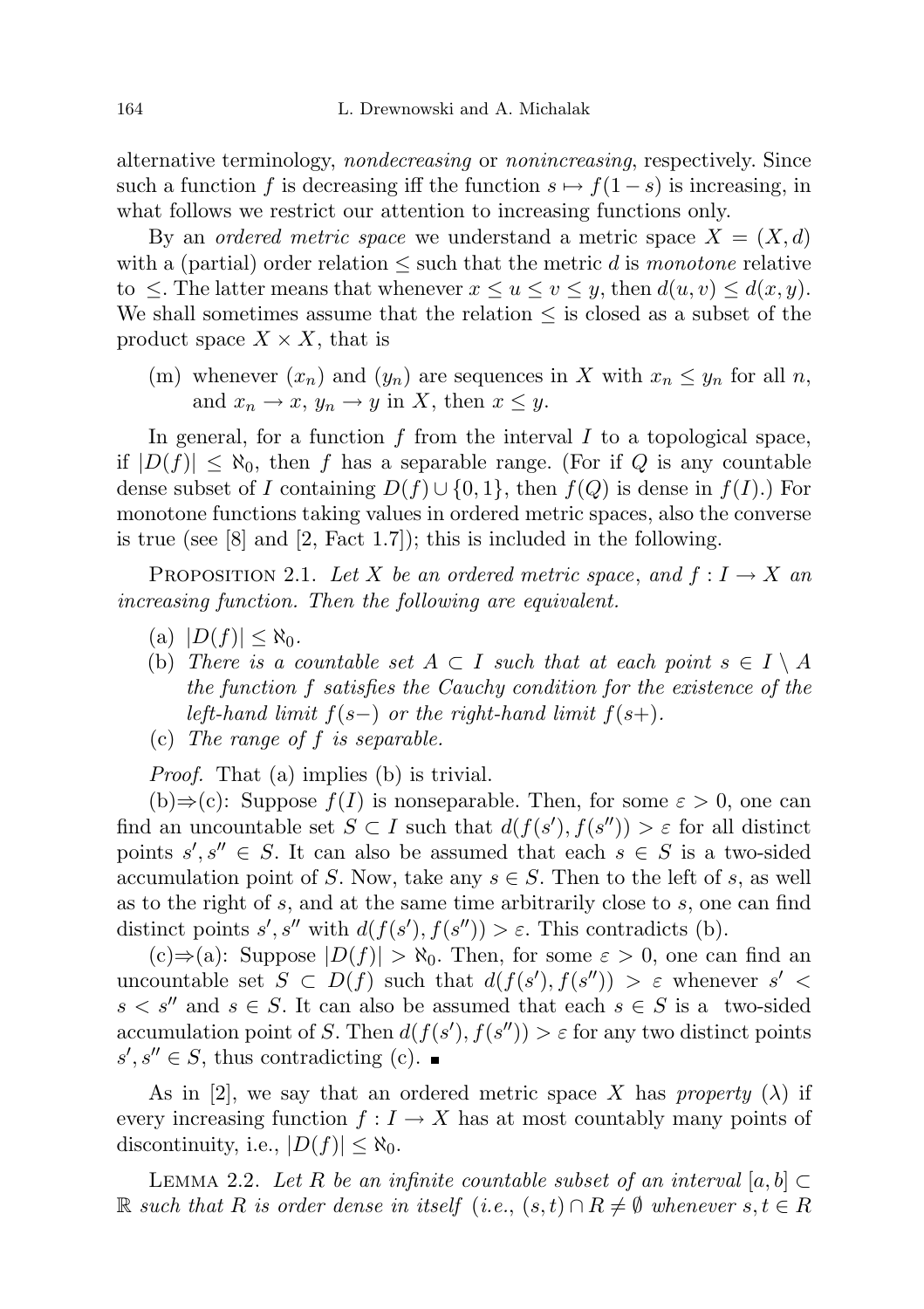and  $s < t$ ) and has neither a smallest nor largest element. Also, let Q be a countable dense subset of  $(0, 1)$ . Then there exists a strictly increasing function  $\varphi: I \to [a, b]$  such that  $\varphi(0) = a, \varphi(1) = b$ , and  $\varphi(Q) = R$ .

*Proof.* It is a well known fact (see [7, Ch. VI,  $\S$ 3, Thm. 2]) that the assumptions on  $R$  and  $Q$  guarantee that there exists a strictly increasing function (an order isomorphism)  $\psi$  mapping Q onto R. We extend  $\psi$  to a function  $\varphi$  from I into [a, b] by setting  $\varphi(0) = a, \varphi(1) = b$ , and  $\varphi(t) =$  $\sup\{\psi(s): s \in Q \cap (0,t]\}\$ for  $t \in (0,1)$ . It is then easily seen that  $\varphi$  has the desired properties.

COROLLARY 2.3. Let X be an ordered metric space, and  $f: I \to X$  an increasing function. If  $|D(f)| > \aleph_0$ , then there exists a strictly increasing function  $\varphi : I \to I$  such that for the increasing function  $q := f \circ \varphi : I \to X$ one has

$$
\inf\{d(g(s), g(s')) : s, s' \in I, s \neq s'\} > 0.
$$

In particular,  $D(g) = I$ .

*Proof.* By [2, Lemma 3.1], for some  $\varepsilon > 0$  we can find an uncountable set  $D \subset I$  such that  $d(f(s), f(s')) > \varepsilon$  for all distinct  $s, s' \in D$ . It can be assumed, additionally, that each point in  $D$  is a two-sided accumulation point of D, and that D has neither a smallest nor largest element. Let R be any countable dense subset of D, and let  $Q$  be the set of rationals in  $(0, 1)$ . By Lemma 2.2, there exists a strictly increasing function  $\varphi: I \to I$  such that  $\varphi(Q) = R$ .

Consider the function  $g := f \circ \varphi$ . Take any  $t, t' \in I$  with  $t < t'$ , and next choose  $s, s' \in Q$  so that  $t < s < s' < t'$ . Then  $d(g(t'), g(t)) \geq d(g(s'), g(s))$  $\varepsilon$ , and the proof is complete.

COROLLARY 2.4. An ordered metric space X fails to have property  $(\lambda)$ if and only if it contains a metrically discrete order-isomorphic copy of the interval I, that is, there exists an increasing function  $g: I \to X$  such that, for some  $\varepsilon > 0$ , one has  $d(g(t'), g(t)) > \varepsilon$  whenever  $t, t' \in I$  and  $t \neq t'$ .

We are now in a position to give an affirmative answer to Problem 1 in [2] by showing that the apparently weaker property  $(\lambda_0)$  stated in condition (b) below implies property  $(\lambda)$ .

PROPOSITION 2.5. For an ordered metric space  $X$ , the following are equivalent.

- (a) X has property  $(\lambda)$ .
- (b) X has property  $(\lambda_0)$ , that is, every increasing function  $f: I \to X$ has a point of continuity in I.
- (c) For every increasing function  $f: I \to X$  and every  $\varepsilon > 0$  there exists a pair of distinct points  $s, s' \in I$  with  $d(f(s), f(s')) < \varepsilon$ .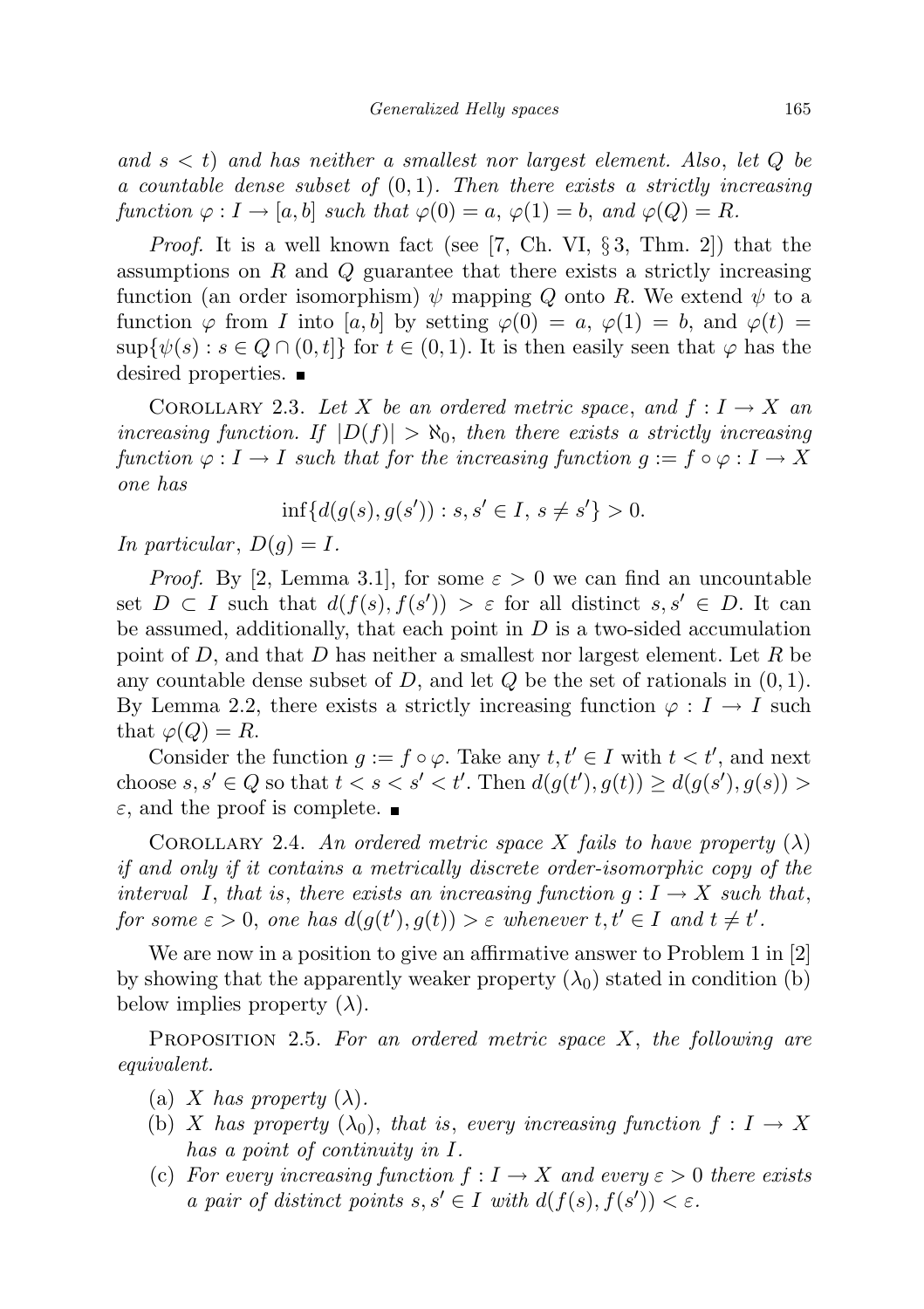*Proof.* The implications (a) $\Rightarrow$ (b) $\Rightarrow$ (c) are trivial, and that (c) implies (a) follows directly from Corollary 2.4.  $\blacksquare$ 

**3. Spaces**  $C(K, E)$  with property  $(\lambda)$ . Preliminary facts. Let X be a (Hausdorff) topological space and  $E = (E, \leq, d)$  an ordered metric space. Then  $C(X, E)$  stands for the set of all continuous functions  $x : X \to E$ equipped with the pointwise order induced from  $E$ . It will be considered either with the topology  $\tau_p$  of pointwise convergence on X, or with the (metrizable) topology  $\tau_u$  of uniform convergence on X, and the resulting topological spaces will be indicated by  $C_p(X, E)$  and  $C_u(X, E)$ , respectively. Clearly, if E satisfies condition (m), so does  $C_p(X, E)$  and a fortiori  $C_u(X, E)$ . For each point  $t \in X$  we denote by  $p_t$  the evaluation map on  $C(X, E)$  defined by  $p_t(x) = x(t)$ .

Given a function  $f: I \to C(X, E)$ , it will often be convenient to write  $f(s,t)$  instead of  $f(s)(t)$  for  $s \in I$  and  $t \in X$ . Clearly,  $f(\cdot,t) = p_t \circ f$  for each  $t \in X$ . Evidently, if  $|D(f)| \leq \aleph_0$ , then  $|D(p_t \circ f)| \leq \aleph_0$  for each  $t \in X$ .

In most cases occurring below, the domain space  $X$  is assumed to be compact and, as a rule, we denote it by  $K$ . Note that in this case the topology  $\tau_u$  is defined by the standard supremum (extended) metric  $d_{\infty}$ , and we usually write simply  $C(K, E)$  instead of  $C_u(K, E)$  or  $(C(K, E), d_{\infty})$ .

We are interested in continuity type properties of increasing functions  $f: I \to C(K, E)$ . In particular, we would like to know under what circumstances the space  $C(K, E)$  has property  $(\lambda)$ ; an obvious necessary condition is that E has property  $(\lambda)$ . We start with the following observation.

PROPOSITION 3.1. Let K be a compact space. Then an increasing function  $f: I \to C(K, E)$  is continuous at a point  $s_0 \in I$  (for the metric topology of  $d_{\infty}$ ), that is,

$$
\lim_{s \to s_0} d_{\infty}(f(s), f(s_0)) = 0,
$$

if and only if it is continuous at  $s_0$  for the topology  $\tau_p$ , that is,

$$
\lim_{s \to s_0} d(f(s, t), f(s_0, t)) = 0 \quad \forall t \in K;
$$

in other words, each of the increasing functions  $p_t \circ f : I \to E$   $(t \in K)$  is continuous at  $s_0$ . Likewise for the left- and right-continuity at  $s_0$ .

Consequently,

(\*) 
$$
D(f) = \bigcup_{t \in K} D(p_t \circ f) = D(\{p_t \circ f : t \in K\}).
$$

*Proof.* The "if" part: Given any monotone sequence  $(s_n)$  in I converging to  $s_0$ , the sequence  $d(f(s_n, \cdot), f(s_0, \cdot))$  of continuous real-valued functions on K is decreasing and converges pointwise to the zero function. Apply the Dini theorem (see e.g. [4, 3.2.18]).  $\blacksquare$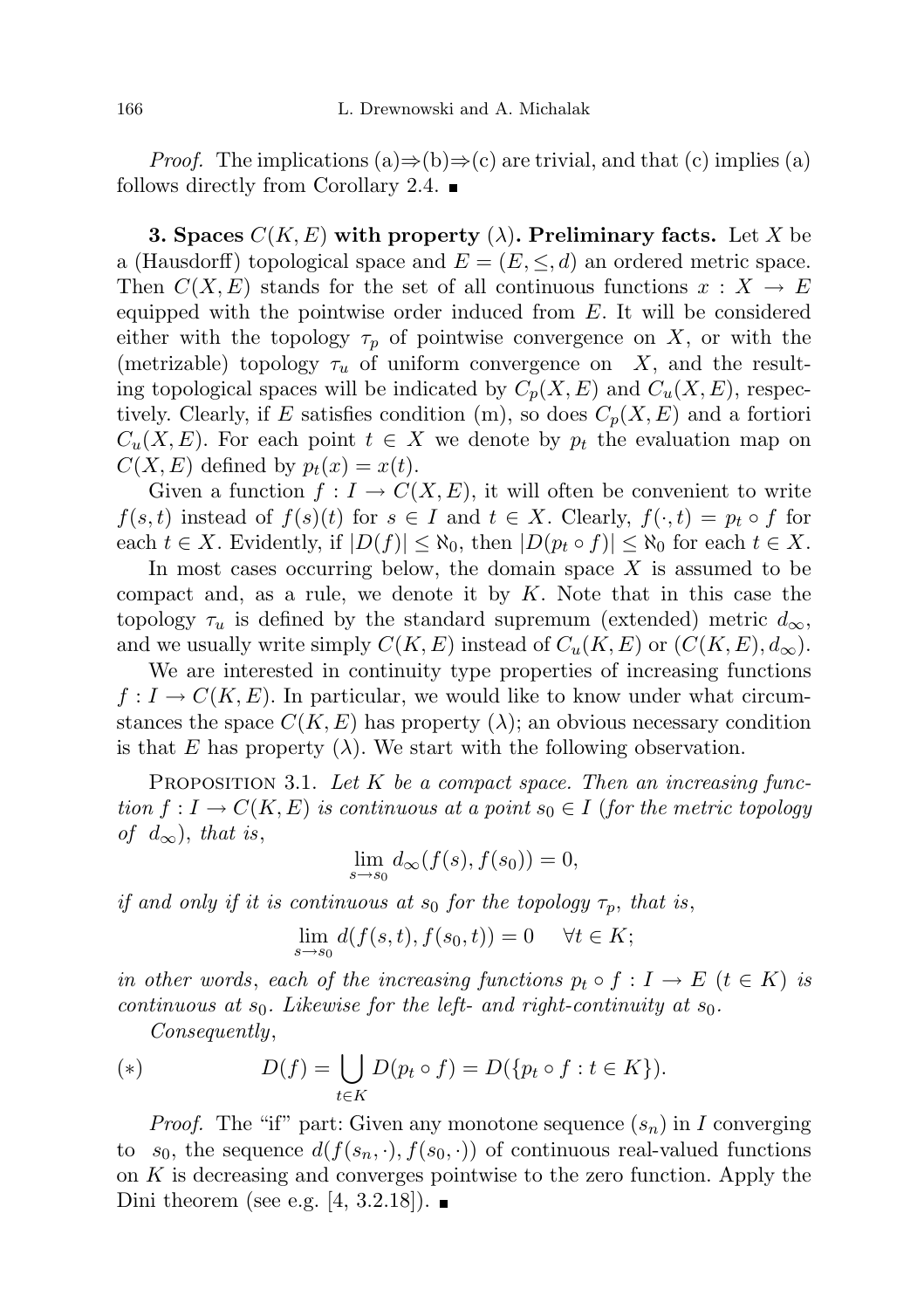PROPOSITION 3.2. Let X be a topological space, and let  $f: I \to C(X, E)$ be an increasing function. Then the set  $X_0$  of all points  $t \in X$  with  $|D(f(\cdot,t))|$  $\leq \aleph_0$  is sequentially closed.

*Proof.* Let a sequence  $(t_n)$  in  $X_0$  converge to a point  $t_0 \in X$ . Then the functions  $f(\cdot, t_n)$  converge to  $f(\cdot, t_0)$  pointwise on I, and their ranges  $f(I, t_n)$  are all separable. It follows that also  $f(I, t_0)$  is separable, as a subset of the closure of the union of the  $f(I, t_n)$ 's. Hence  $|D(f(\cdot, t_0))| \leq \aleph_0$  by Proposition 2.1.  $\blacksquare$ 

COROLLARY 3.3. Let  $X$  be a first countable topological space. Then for every increasing function  $f: I \to C(X, E)$  the set of all points  $t \in X$  with  $|D(f(\cdot,t))| \leq \aleph_0$  is closed.

Of the three results stated below, the first is a strengthened version of Theorem 5.1 in [2], with an alternative proof. The second is an extraction from the proof of Theorem 5.13 in [2], and from it the third result is derived as a corollary.

THEOREM 3.4. Let K be a metrizable compact space. If  $f: I \to C(K, E)$ is an increasing function such that  $|D(p_t \circ f)| \leq \aleph_0$  for a dense set of points  $t \in K$ , then also  $|D(f)| \leq \aleph_0$ . Consequently, if E has property  $(\lambda)$ , so does  $C(K,E).$ 

*Proof.* By Corollary 3.3 it is immediate that  $|D(p_t \circ f)| \leq \aleph_0$  for every  $t \in K$ . From this, repeating almost verbatim the proof of Theorem 5.1 in [2], we get the desired conclusion.

Alternatively, from the assumptions and Proposition 2.1 it follows that there is a dense countable subset C of K such that  $f(I, t)$  is separable for each point  $t \in C$ . Let F denote the closure in E of the union of the sets  $f(I, t), t \in C$ . Then F is a separable subspace of E, and  $f(I, t) \subset F$  for every  $t \in K$  (cf. the proof of Proposition 3.2). Consequently, we may view f as a function with values in the ordered metric space  $C(K, F)$  which, in addition, is separable. To finish, appeal to Proposition 2.1.  $\blacksquare$ 

NOTE. For the separability of  $C(K, F)$ , see [6, § 22.III] or [4, 4.2.18]. It can also be shown as follows: By the Banach–Mazur theorem (see [1, Ch. XI, Th. 10,  $F$  is isometric to a subset of the Banach space  $C(I)$ . Hence, in turn,  $C(K, F)$  is isometric to a subset of the Banach space  $C(K, C(I)) \cong C(K \times I)$ , and the latter space is separable (see [13, 7.6.2]) because  $K \times I$  is a metrizable compact space.

PROPOSITION 3.5. Let K be a compact space, and  $f: I \to C(K, E)$ an increasing function. Then there exists a separable compact subspace  $K_0$ of K such that the increasing function  $g : s \mapsto f(s)|K_0$  from I to  $C(K_0, E)$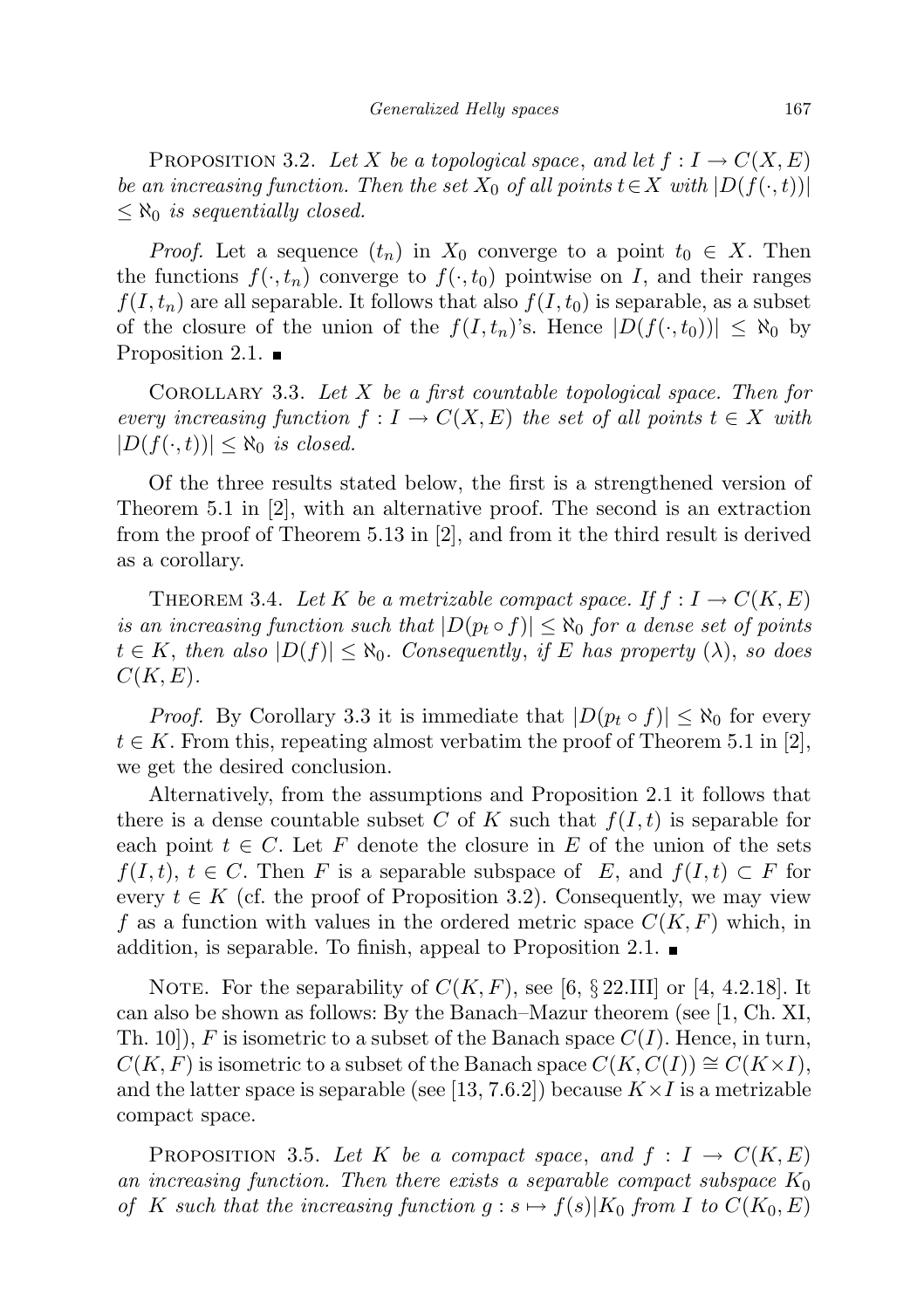has the same set of discontinuities as  $f: D(g) = D(f)$ . Consequently, if  $|D(f)| > \aleph_0$ , then also  $|D(g)| > \aleph_0$ .

*Proof.* Let Q denote the set of rationals in I. For each pair  $r, r'$  of distinct points in Q choose a point  $t_{r,r'} \in K$  so that

$$
d_{\infty}(f(r), f(r')) = d(f(r, t_{r,r'}), f(r', t_{r,r'})),
$$

and let  $K_0$  denote the closure of the set of all those points  $t_{r,r'}$ .

If  $s_1 \leq s_1' < s_2' \leq s_2$  with  $s_1', s_2' \in Q$ , then

 $d_{\infty}(f(s_2), f(s_1)) \geq d_{\infty}(g(s_2), g(s_1)) \geq d_{\infty}(g(s'_2), g(s'_1)) = d_{\infty}(f(s'_2), f(s'_1)).$ From this it follows directly that  $D(f) = D(g)$ .

Let us say that a compact space is *separably metrizable* if all its separable subspaces are metrizable.

COROLLARY 3.6. If a compact space  $K$  is separably metrizable, and the space E has property  $(\lambda)$ , so does the space  $C(K, E)$ .

REMARK 3.7. It is obvious that closed subspaces, continuous images, and countable products of separably metrizable compact spaces are again of the same type. Note that this class of spaces includes all Corson compacts, in particular, all Eberlein compacts (see [11] for more information on Corson, Eberlein and other related classes of compact spaces). It is also worth pointing out that the compact space W of all ordinal numbers  $\leq \omega_1$ (see [4, 3.1.27]) is in this class but is not a Corson compact.

4. Generalized Helly spaces. The usual *Helly space H* is the set of all increasing functions mapping the interval  $I$  into itself, equipped with the topology of pointwise convergence. Its basic properties are stated in  $[5, Ch. 5, Problem M]: H$  is a separable, nonmetrizable, first-countable compact Hausdorff space. Moreover, a compact subspace  $K$  of  $H$  is metrizable iff  $|D(K)| \leq \aleph_0$ . As shown in [12], the latter condition characterizes, in fact, those subspaces  $K \subset H$  that are separable and metrizable. It was also proved there that  $H$  contains a homeomorphic copy of every separable metrizable space, and that metrizable compact subsets of H are  $G_{\delta}$  sets.

Additionally, observe that H does contain *nonseparable* compact subspaces. For instance, such is the subspace  $K$  consisting of all functions of the form  $\chi_{(r,1]}, \chi_{[r,1]},$  and  $\frac{1}{2}\chi_{\{r\}} + \chi_{(r,1]},$  where  $r \in I$ . ( $\chi_J$  denotes the characteristic function of a set  $J \subset I$ .)

It is obvious that the definition of the Helly space admits various extensions. The following one is the most suitable for our purposes.

Let  $E = (E, \leq, d)$  be an ordered metric space.

By the Helly space determined by E we shall mean the set  $H(E) \equiv$  $H(I, E)$  of all increasing functions  $x : I \to E$  equipped with the topol-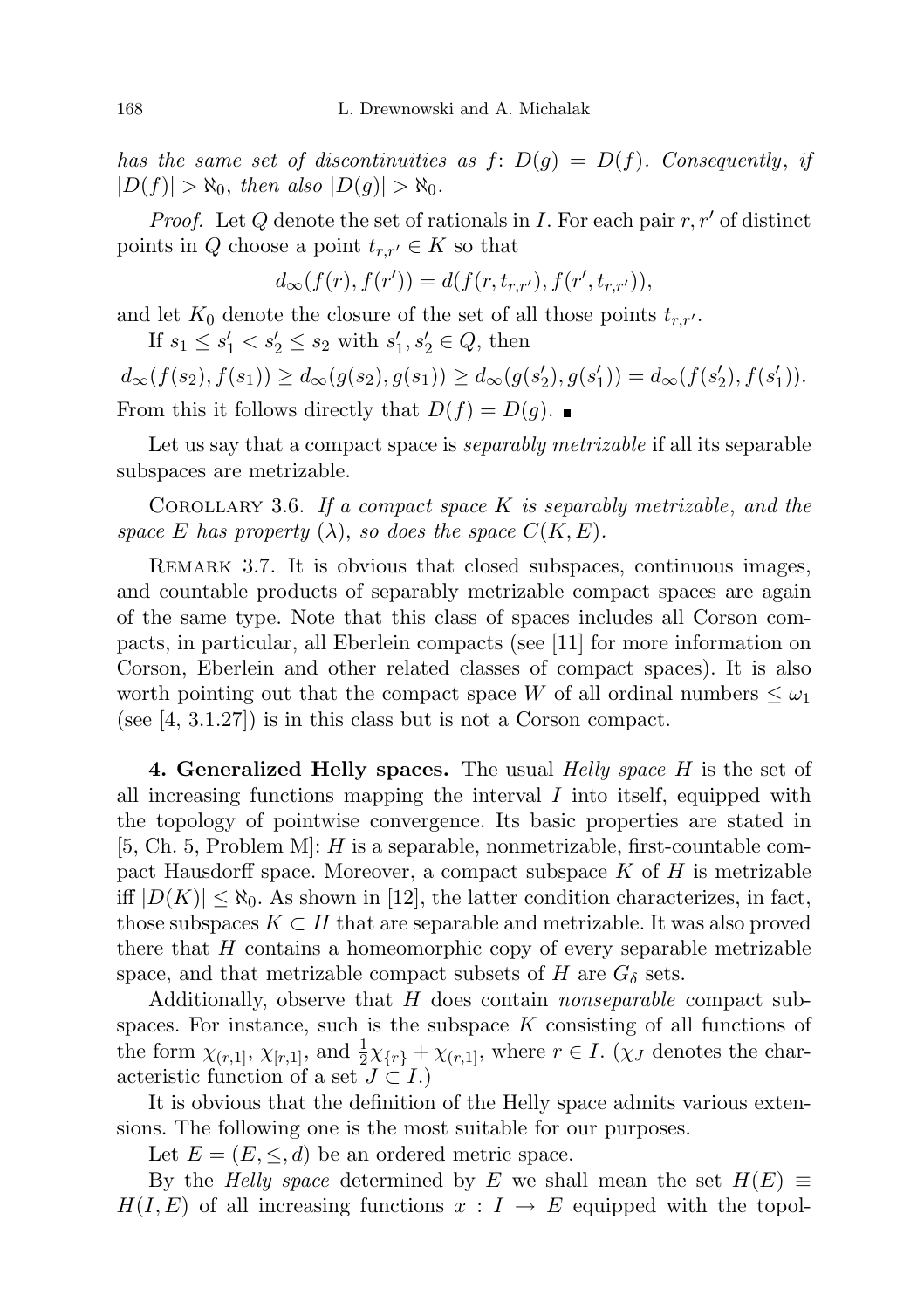ogy  $\tau_p$  of pointwise convergence on I. Thus for each  $x \in H(E)$  a base of  $\tau_p$ -neighborhoods of x is formed by the sets

$$
U(x; A, \varepsilon) := \{ y \in H(E) : d(y(s), x(s)) < \varepsilon \,\forall s \in A \},
$$

where  $A \in \mathcal{F}(I)$  and  $\varepsilon > 0$ .

Given  $x \in H(E)$  and a subset S of I, we define

 $\mathcal{U}(x;S) = \{U(x;A,\varepsilon): A \in \mathcal{F}(S), \varepsilon > 0\}.$ 

PROPOSITION 4.1. If the space E satisfies condition  $(m)$ , then  $H(E)$  is a closed subspace of the space  $E^I$  of all functions from I to E.

Most of our results will be concerned with the following subspace of  $H(E)$ :

$$
H_0(E) := \{ x \in H(E) : |D(x)| \le \aleph_0 \}.
$$

Obviously,  $H(E) = H_0(E)$  iff E has property ( $\lambda$ ).

PROPOSITION 4.2.  $H_0(E)$  is sequentially closed in  $H(E)$ .

*Proof.* Define  $f: I \to C_p(H(E), E)$  by  $f(s)(x) = x(s)$ . Then f is increasing, and  $H_0(E)$  coincides with the set of points  $x \in H(E)$  with  $|D(f(\cdot, x))| \leq \aleph_0$ . To finish, apply Proposition 3.2.

We will need the following two lemmas.

LEMMA 4.3. For every  $\varepsilon > 0$  there is  $\delta > 0$  such that if  $x, y, z, x', z' \in E$ ,  $x' \leq z'$ , and

 $d(y, x) < \delta, \quad d(y, z) < \delta, \quad d(x', x) < \delta, \quad d(z', z) < \delta,$ 

then  $d(y', y) < \varepsilon$  for each point y' in the order interval  $[x', z']$ .

*Proof.* Let  $y' \in [x', z']$ . Then, using the monotonicity of d to justify the second inequality below, we have

$$
d(y', y) \le d(y', x') + d(x', x) + d(x, y) \le d(z', x') + d(x', x) + d(x, y)
$$
  
\n
$$
\le d(z', z) + d(z, y) + d(y, x) + d(x, x') + d(x', x) + d(x, y)
$$
  
\n
$$
= 2d(y, x) + d(y, z) + 2d(x', x) + d(z', z),
$$

which is  $\epsilon \in \mathcal{E}$  provided that  $\delta \leq \epsilon/6$ .

LEMMA 4.4. Let  $x \in H(E)$  and let Q be a dense subset of I containing  $D(x) \cup \{0,1\}$ . If  $y \in H(E)$  and  $x|Q = y|Q$ , then  $x = y$ .

*Proof.* Let  $s \in I \setminus Q$ . If  $s', s'' \in Q$  and  $s' < s < s''$ , then  $y(s') = x(s') \le$  $x(s), y(s) \leq x(s'') = y(s'')$ , hence

$$
d(y(s), x(s)) \le d(y(s), x(s')) + d(x(s'), x(s)) \le 2d(x(s''), x(s')).
$$

Since x is continuous at s, it follows that  $d(x(s), y(s)) = 0$ .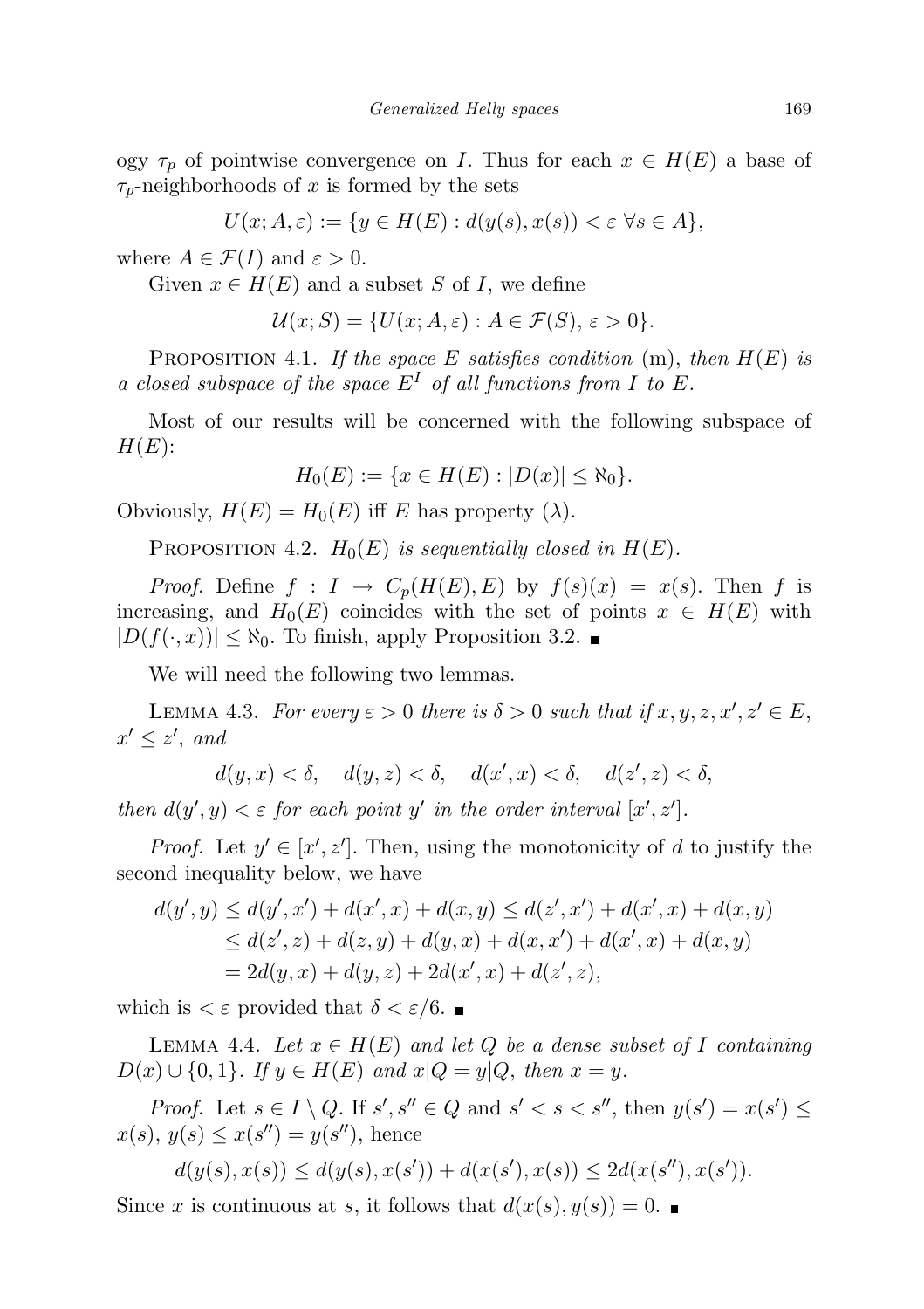PROPOSITION 4.5. Let  $x \in H(E)$ , and let Q be a dense subset of the interval I containing its endpoints. Then the following are equivalent.

- (a)  $Q \supset D(x)$ .
- (b) The family  $\mathcal{U}(x;Q)$  is a base of neighborhoods of x in the space  $H(E)$ .

*Proof.* (a)⇒(b): Consider a "typical" neighborhood  $U(x; A, \varepsilon)$  of x in  $H(E)$ , where  $A \in \mathcal{F}(I)$  and  $\varepsilon > 0$ . We are going to show that it contains a member of  $\mathcal{U}(x; Q)$ . This is trivial when  $A \subset Q$ , so assume that  $A \not\subset Q$ .

Let  $0 < \delta < \varepsilon$  be as required in Lemma 4.3. For each  $s \in B := A \setminus Q$ choose  $s', s'' \in Q$  so that  $s' < s < s''$  and

(1)  $d(x(s'), x(s)) < \delta, d(x(s''), x(s)) < \delta;$ 

this is possible because  $x$  is continuous at  $s$ . Denote by  $B'$  the set formed by all the points s' and s'' thus selected. Clearly,  $A' := B' \cup (A \cap Q)$  is a finite subset of Q. Now, let  $y \in U(x; A', \delta)$ ; thus

(2)  $d(y(t), x(t)) < \delta$  for each  $t \in A'$ .

Take any  $s \in A$ . If  $s \in A \cap Q$ , then we obviously have  $d(y(s), x(s)) < \varepsilon$ . If  $s \in B = A \setminus (A \cap Q)$ , then  $y(s') \leq y(s) \leq y(s'')$ , and in view of conditions (1) and (2) Lemma 4.3 gives  $d(y(s), x(s)) < \varepsilon$ . Thus  $U(x; A', \delta) \in \mathcal{U}(x; Q)$  and  $U(x; A', \delta) \subset U(x; A, \varepsilon).$ 

(b)⇒(a): Suppose there is a point  $t \in D(x) \setminus Q$ . Then  $0 < t < 1$  and for some  $\varepsilon > 0$  we have either

- (i)  $d(x(s), x(t)) > \varepsilon$  for all  $s \in [0, t)$ , or
- (ii)  $d(x(s), x(t)) > \varepsilon$  for all  $s \in (t, 1]$ .

We are going to show that the neighborhood  $U(x; {t}, \varepsilon)$  of x contains no neighborhood from  $\mathcal{U}(x; Q)$ .

Suppose, for instance, that (i) holds, and let  $A$  be a finite nonempty subset of Q. Define  $a = \min A$ . If  $a < t$ , then let  $c = \max(A \cap [0, t))$  and define a function  $y \in H(E)$  by setting  $y(s) = x(s)$  for  $s \in [0, c) \cup (t, 1]$  and  $y(s) = x(c)$  for  $s \in [c, t]$ . If  $a > t$ , then define a function  $y \in H(E)$  by  $y(s) = x(0)$  for  $s \in [0, t]$  and  $y(s) = x(s)$  for  $s \in (t, 1]$ . In either case we have  $y(s) = x(s)$  for all  $s \in A$  so that  $y \in U(x; A, \delta) \in \mathcal{U}(x; Q)$  for every  $\delta > 0$ . However,  $d(y(t), x(t)) > \varepsilon$  and thus  $y \notin U(x; \{t\}, \varepsilon)$ .

COROLLARY 4.6. A point  $x \in H(E)$  has a countable base of neighborhoods iff  $|D(x)| \leq \aleph_0$ . Consequently,  $H_0(E)$  is precisely the subspace of  $H(E)$  formed by the points that have a countable base of neighborhoods in  $H(E)$ .

Proof. The "if" part is immediate from Proposition 4.5 by taking for Q any countable dense subset of I containing  $D(x) \cup \{0, 1\}.$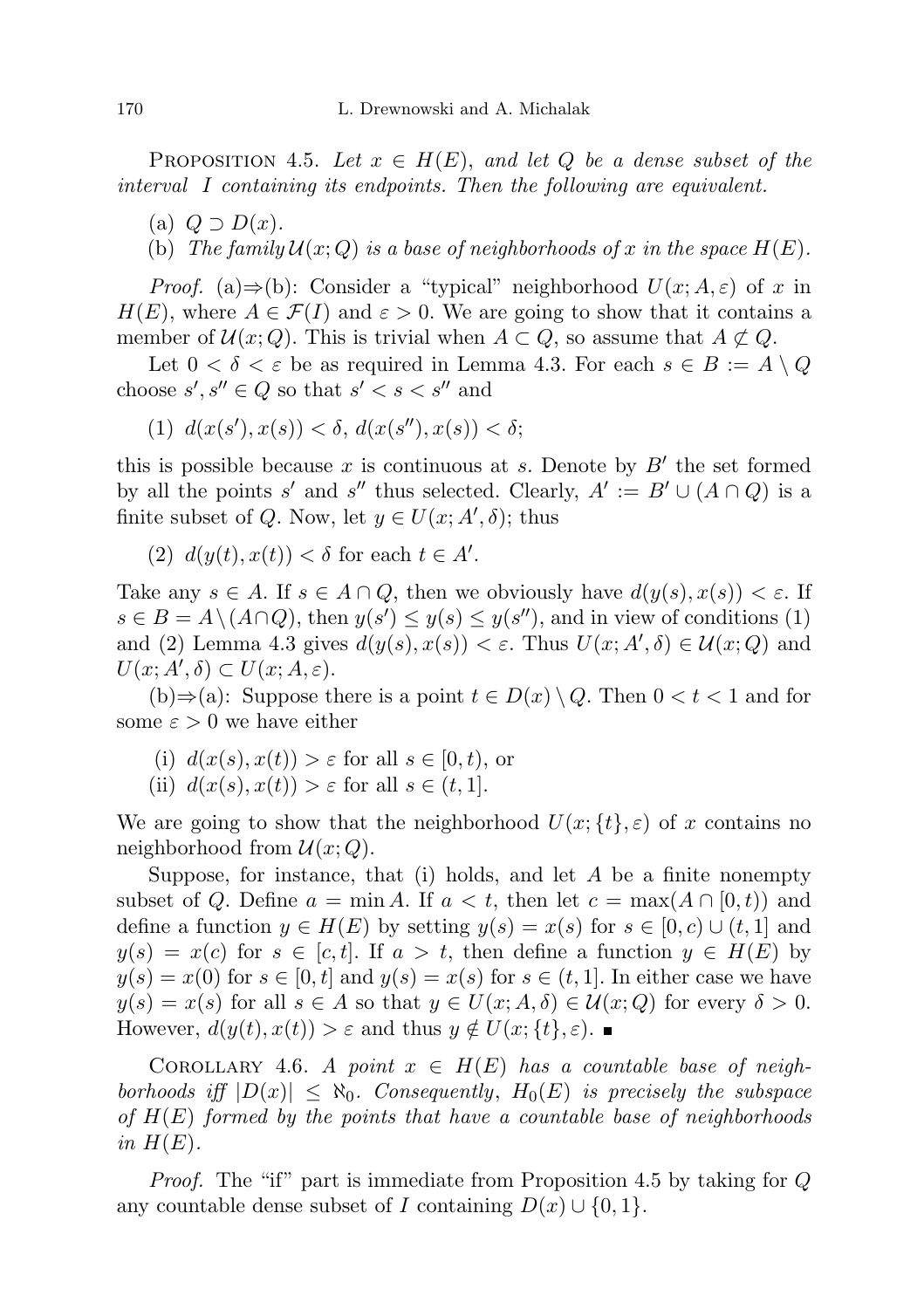"Only if": Suppose  $x$  has a countable base of neighborhoods. Clearly, we may assume that it is formed by the sets  $U(x; A, n^{-1})$ , where A is any finite subset of a certain countable dense set  $Q \subset I$ , and  $n \in \mathbb{N}$ . By Proposition 4.5,  $D(x) \subset Q \cup \{0,1\}$ , hence  $|D(x)| \leq \aleph_0$ .

For a subset A of  $H(E)$  and any  $s \in I$ , we define

$$
A(s) = \{x(s) : x \in A\}, \quad R(A) = \bigcup_{x \in A} x(I), \quad D(A) = \bigcup_{x \in A} D(x).
$$

PROPOSITION 4.7. If F is a separable subspace of E, then  $H(F) =$  $H_0(F)$  is a separable subspace of  $H_0(E)$ .

*Proof.* The inclusion  $H(F) \subset H_0(E)$  follows from Proposition 2.1. It remains to verify that  $H(F)$  is separable.

First of all note that for each  $n \in \mathbb{N}$  the product space  $F^n$  is metrizable and separable, hence so is its subspace

$$
(F^{n})_{\uparrow} := \{(v_{1}, \ldots, v_{n}) \in F^{n} : v_{1} \leq \cdots \leq v_{n}\}.
$$

Let  $M_n$  be a countable dense subset of  $(F^n)$ <sup> $\uparrow$ </sup>. Next, denote by  $Z_n$  the countable set of all functions  $z: I \to E$  such that for a sequence of rationals  $0 = r_0 < r_1 < \cdots < r_n = 1$  and a sequence  $(u_1, \ldots, u_n) \in M_n$  we have  $z(s) = u_i$  for  $s \in [r_{i-1}, r_i)$   $(1 \le i \le n-1)$ , and  $z(s) = u_n$  for  $s \in [r_{n-1}, r_n]$ . Let Z denote the union of the  $Z_n$ 's; clearly,  $Z \subset H(F)$ .

We now show that Z is dense in  $H(F)$ . Let  $x \in H(F)$ , take any points  $s_1 < \cdots < s_n$  in I, and fix any number  $\varepsilon > 0$ . Next, choose rationals  $0 = r_0 < r_1 < \cdots < r_n = 1$  so that  $s_i \in [r_{i-1}, r_i]$  for  $i = 1, \ldots, n-1$ , and  $s_n \in [r_{n-1}, r_n]$ . Since  $(x(s_1), \ldots, x(s_n)) \in (F^n)_{\uparrow}$ , we can find  $(u_1, \ldots, u_n) \in M_n$ so that  $d(x(s_i), u_i) < \varepsilon$  for  $i = 1, \ldots, n$ . Finally, define a function  $z : I \to E$ as in the preceding paragraph. Then  $z \in Z_n \subset Z$  and  $d(x(s_i), z(s_i)) < \varepsilon$  for  $i = 1, \ldots, n$ , which concludes the proof.

COROLLARY 4.8. For a subspace A of  $H(E)$  the following are equivalent.

- (a) A is contained in a separable subspace of  $H_0(E)$ .
- (b)  $R(A)$  is a separable subspace of E.

*Proof.* (a)⇒(b): Suppose A is contained in a separable subspace B of  $H_0(E)$ , and let C be a countable dense subset of B. Each  $x \in B$  has a separable range because  $|D(x)| \leq \aleph_0$ . It follows that the closure S of  $R(C)$ in E is separable. To finish note that  $R(A) \subset R(B) \subset S$ .

(b)⇒(a): If  $F := R(A)$  is separable then, by Proposition 4.7, so is the subspace  $H(F)$  of  $H_0(E)$ , and it obviously contains A.

PROPOSITION 4.9. A compact subspace K of  $H_0(E)$  is metrizable iff  $|D(K)| \leq \aleph_0$ .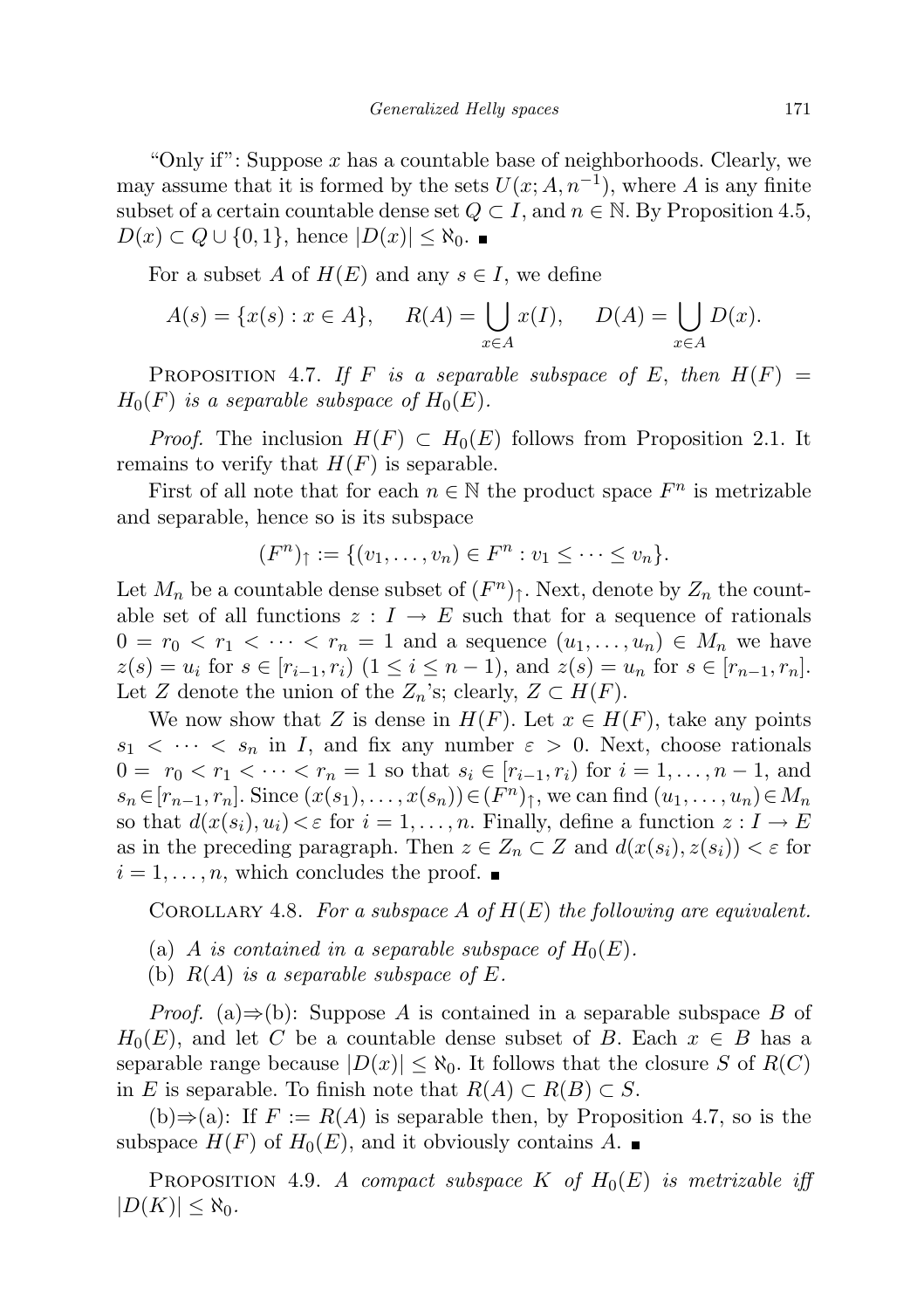*Proof.* Suppose  $|D(K)| \leq \aleph_0$  and let Q be any countable dense subset of I containing  $D(K) \cup \{0,1\}$ . By Lemma 4.4, if  $x, y \in K$  and  $x|Q = y|Q$ , then  $x = y$ . This means that the restriction map  $x \mapsto x|Q$  from K into  $\prod_{s\in Q} K(s)$  is one-to-one. Moreover, it is continuous, and the factors in the product are all compact subsets in the metric space E. Consequently, we have a homeomorphic embedding of  $K$  into a metrizable compact space, hence K itself is metrizable.

Conversely, let K be metrizable. Define a function  $f: I \to C(K, E)$ by  $f(s)(x) = x(s)$ . Then f is increasing, and  $D(f) = D(K)$ , as follows easily from equality (\*) in Proposition 3.1. Moreover, for each  $x \in K$  one has  $p_x \circ f = x$ , and  $|D(x)| \leq \aleph_0$  by assumption. Therefore, we may apply Theorem 3.4 to deduce that  $|D(f)| \leq \aleph_0$ .

For the usual Helly space  $H$ , the following has been shown in [9, Fact 2].

COROLLARY 4.10. Every nonmetrizable compact subspace K of  $H_0(E)$ contains another compact subspace L which is nonmetrizable and separable. In other words, a separably metrizable compact subspace of  $H_0(E)$  is metrizable.

Proof. Let f be the function defined as in the proof above. Then, by Proposition 3.5, there is a separable closed subset  $L$  of  $K$  such that for the function  $g : s \mapsto f(s)|L$  one has  $D(K) = D(f) = D(g) = D(L)$ . It follows that  $|D(L)| > \aleph_0$  so that L is nonmetrizable by the previous proposition.

It is worth noting that an inspection of the argument used in the proof of Fact 2 in [9] mentioned above reveals that, in fact, it is a proof of a much stronger result. (For scattered spaces, see [13, Sec. 8.5].)

PROPOSITION 4.11. Every nonmetrizable compact subspace K of H contains another compact subspace L which is nonmetrizable, nonscattered, and separable. Consequently, scattered compact subspaces of H are metrizable, and therefore countable.

Proposition 4.9 is, actually, a particular case of a more general fact:

PROPOSITION 4.12. A compact subspace K of a product  $X = \prod_{j \in J} X_j$ of metrizable spaces is metrizable iff there exists a countable subset  $\tilde{J}_0$  of J such that whenever  $x, y \in K$  and  $x|J_0 = y|J_0$ , then  $x = y$ .

Proof. The argument for the "if" part is like that in the proof of Proposition 4.9. The "only if" part follows from the fact that the identity map from  $K \subset X$  to K depends only on countably many coordinates  $j \in J$  (see  $[3, p. 221], [4, 3.2.H], \text{ and } [2, \text{ Lemma } 5.8]). \blacksquare$ 

The "if" part of Proposition 4.9 admits a more general version: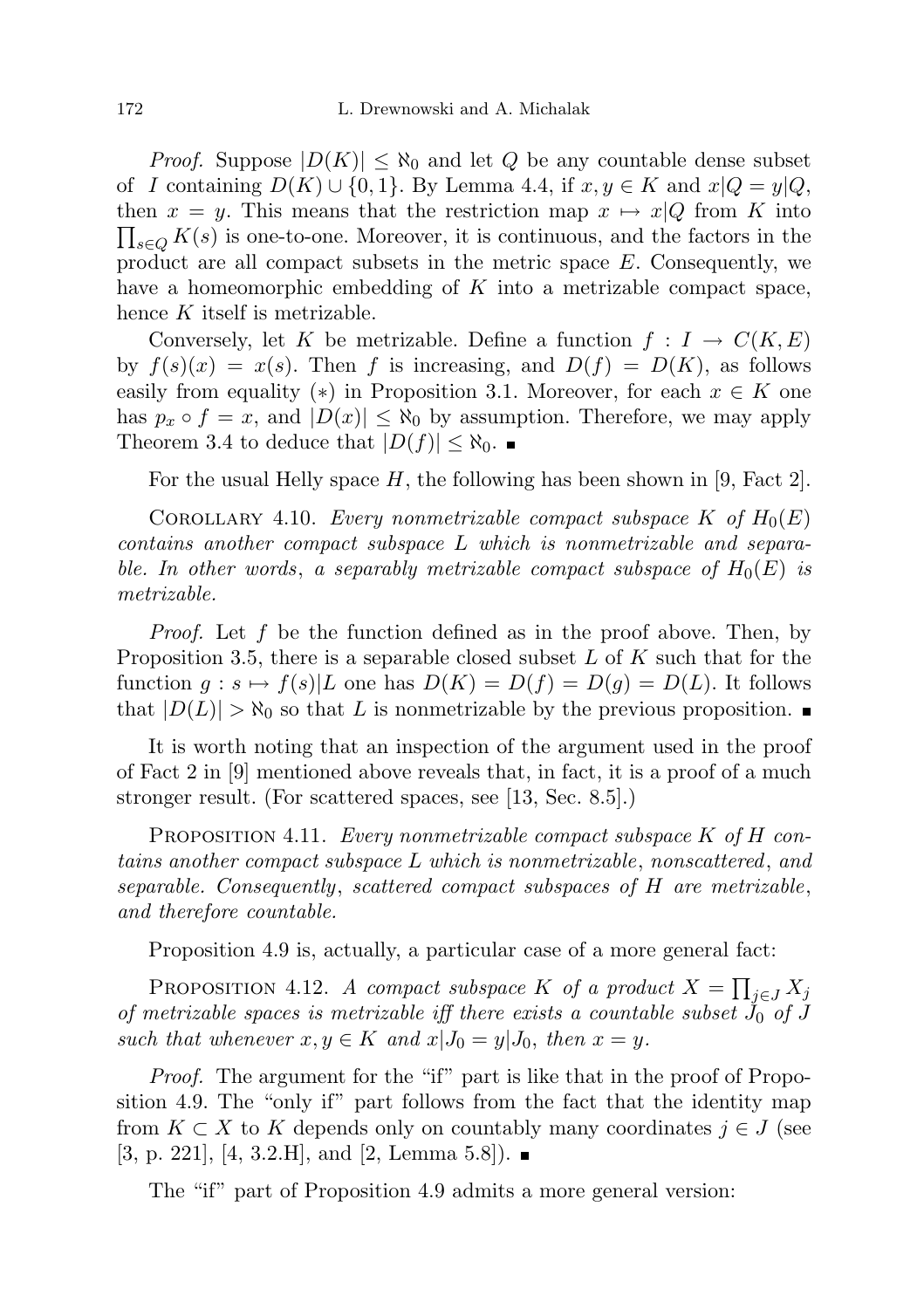PROPOSITION 4.13. Let A be a subspace of  $H(E)$ , and Q a dense subset of I containing  $D(A) \cup \{0,1\}$ . Then the restriction map  $R_Q: x \mapsto x|Q$  is a homeomorphic embedding of A into the product space  $E^{Q}$ . Consequently, if  $|D(A)| \leq \aleph_0$ , then the subspace A is metrizable, and if in addition  $A(s) \subset E$ is separable for each  $s \in I$ , then also A is separable.

*Proof.* By Proposition 4.5, for every  $x \in A$  the family  $\mathcal{U}(x; Q)$  is a base of neighborhoods of the point x in  $H(E)$ . From this it follows that  $R_Q$  has a continuous inverse on  $R_Q(A)$ .

Thus, in particular, every countable subspace A of  $H_0(E)$  is metrizable. The following result is a generalization of [12, Prop. 2].

PROPOSITION 4.14. For a subspace A of  $H_0(E)$  the following are equivalent.

(a) A is metrizable and separable.

(b)  $|D(A)| \leq \aleph_0$  and  $R(A)$  is separable.

*Proof.* (b) $\Rightarrow$ (a): This is contained in Proposition 4.13.

 $(a) \Rightarrow (b): F := R(A)$  is separable by Corollary 4.8.

Suppose  $|D(A)| > \aleph_0$ . Then with no loss of generality we may assume that the set  $D_r(A)$  of points  $t \in I$  where at least one of the functions  $x \in A$  is not continuous from the right is uncountable. Next, remembering that  $|D(x)| \leq \aleph_0$  for every  $x \in A$ , we can find a number  $\varepsilon > 0$  and an uncountable subset D of  $D_r(A)$  such that for each  $s \in D$  there is a function  $x_s \in A$  for which  $d(x_s(s), x_s(t)) \geq \varepsilon$  for all  $t \in (s, 1]$ . We may assume that  $x_s \neq x_{s'}$  whenever  $s \neq s'$ .

Since  $F$  is separable, it can be covered by a sequence of open balls  $K(z_n, r)$  ( $n \in \mathbb{N}$ ) with centers  $z_n \in F$  and radius  $r = \varepsilon/3$ . Clearly, there is an index m for which the set  $D_0 := \{s \in D : x_s(s) \in K(z_m, r)\}\$ is uncountable.

Now, for each  $s \in D_0$  the set  $U_s := \{x \in A : x(s) \in K(z_m, r)\}\$ is open in A and contains  $x_s$ . On the other hand, if  $s, s' \in D_0$  and  $s < s'$ , then  $x_s \notin U_{s'}$ . Indeed,

$$
d(x_s(s'), z_m) \ge d(x_s(s'), x_s(s)) - d(x_s(s), z_m) \ge \varepsilon - \frac{1}{3}\varepsilon = \frac{2}{3}\varepsilon > r.
$$

Since A is separable and metrizable, its topology has a countable base, say B. Then for each  $s \in D_0$  there is a  $B_s \in \mathcal{B}$  such that  $x_s \in B_s \subset U_s$ . Since  $|D_0| > \aleph_0$ , there must be distinct  $s, s' \in D_0$  with  $B_s = B_{s'}$ . Then both  $x_s$  and  $x_{s'}$  would belong to each of the sets  $U_s$  and  $U_{s'}$ , which, as we have just seen, is impossible.

The next two results, Proposition 4.15 and Corollary 4.18, are extensions to the spaces  $H(E)$  of analogous results proved in [12, p. 44] for the usual Helly space.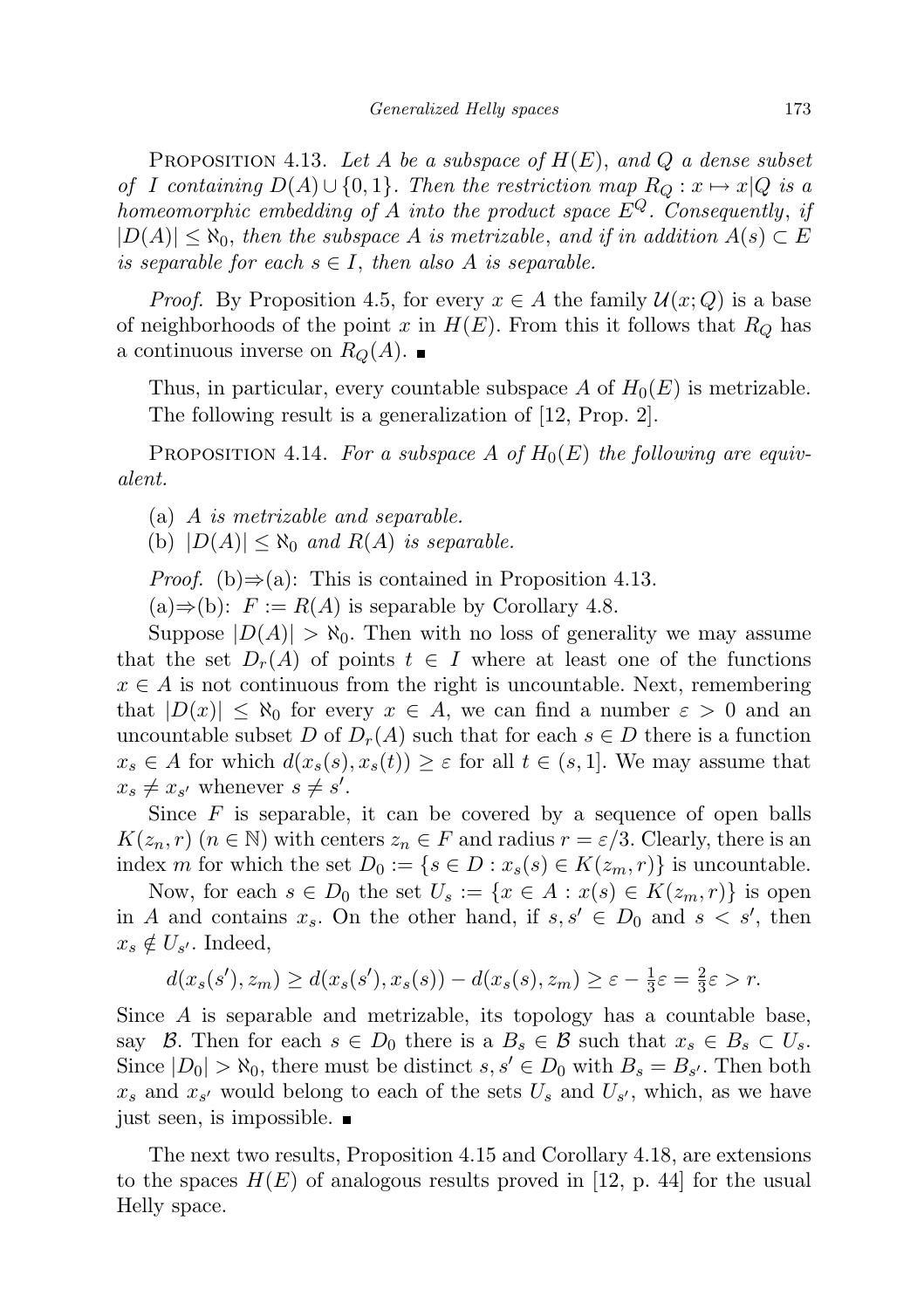PROPOSITION 4.15. For a compact subset K of  $H(E)$  the following are equivalent.

- (a) There is a countable set  $Q \subset I$  such that whenever  $x \in K$ ,  $y \in H(E)$ , and  $x|Q = y|Q$ , then  $y \in K$ .
- (b) K is a  $G_{\delta}$  subset of  $H(E)$ .

*Proof.* (a)⇒(b): Let  $Q = \{s_1, s_2, \dots\}$ . For every  $x \in K$  and  $n \in \mathbb{N}$  set  $U_n(x) = U(x; Q_n, n^{-1}),$  where  $Q_n := \{s_1, \ldots, s_n\}.$  Define

$$
G_n = \bigcup_{x \in K} U_n(x) \quad (n \in \mathbb{N}) \quad \text{and} \quad G = \bigcap_{n=1}^{\infty} G_n.
$$

Clearly,  $K \subset G$ . To finish, it suffices to verify that  $G \subset K$ .

Let 
$$
y \in G
$$
. Then for each *n* there is  $x_n \in K$  such that  $y \in U_n(x_n)$ . Thus

$$
d(y(s_i), x_n(s_i)) < n^{-1}
$$
 for  $i = 1, ..., n$ .

Since K is compact, the sequence  $(x_n)$  has a cluster point  $x \in H(E)$ . Evidently,  $y(s) = x(s)$  for every  $s \in Q$ . Hence  $y \in K$ , by (a).

An alternative argument: Consider the continuous map  $f: x \mapsto x|Q$ from  $H(E)$  into the metrizable compact space  $L := \prod_{s \in Q} K(s)$ . Then  $K' :=$  $f(K)$  is a compact, hence  $G_{\delta}$ , subset of L. Moreover, by (a), whenever  $y \in H(E) \setminus K$ , then  $f(y) \notin K'$ . This means that  $K = f^{-1}(K')$ , hence K is a  $G_{\delta}$  subset of  $H(E)$ .

(b)⇒(a): Let  $(G_n)$  be a sequence of open sets in  $H(E)$  such that its intersection is equal to K. Note that for each  $x \in K$  and  $n \in \mathbb{N}$  there is a neighborhood of x of the type  $U(x; A, \varepsilon)$   $(A \in \mathcal{F}(I), \varepsilon > 0)$  contained in  $G_n$ . Hence, by the compactness of K, for every n we can find points  $x_{n,1}, \ldots, x_{n,m_n} \in K$ , sets  $A_{n,1}, \ldots, A_{n,m_n} \in \mathcal{F}(I)$  and positive numbers  $\varepsilon_{n,1},\ldots,\varepsilon_{n,m_n}$  such that

$$
K \subset \bigcup_{i=1}^{m_n} U(x_{n,i}; A_{n,i}, \varepsilon_{n,i}) \subset G_n.
$$

Let

$$
Q := \bigcup_{n=1}^{\infty} \bigcup_{i=1}^{m_n} A_{n,i}.
$$

Suppose  $x \in K$ ,  $y \in H(E)$ , and  $x|Q = y|Q$ . Since  $x \in K$ , for each n there is  $i_n$  such that  $x \in U(x_{n,i_n}; A_{n,i_n}, \varepsilon_{n,i_n})$ . But  $x = y$  on  $A_{n,i_n}$ , hence also  $y \in U(x_{n,i_n}; A_{n,i_n}, \varepsilon_{n,i_n})$ . Thus  $y \in G_n$  for every n, and consequently  $y \in K$ .

It is worth noting that Proposition 4.15 admits a more general version:

PROPOSITION 4.16. Let M be a subspace of a product  $\prod_{s \in S} X_s$  of metrizable spaces. Then for a compact subset  $K$  of  $M$  the following are equivalent.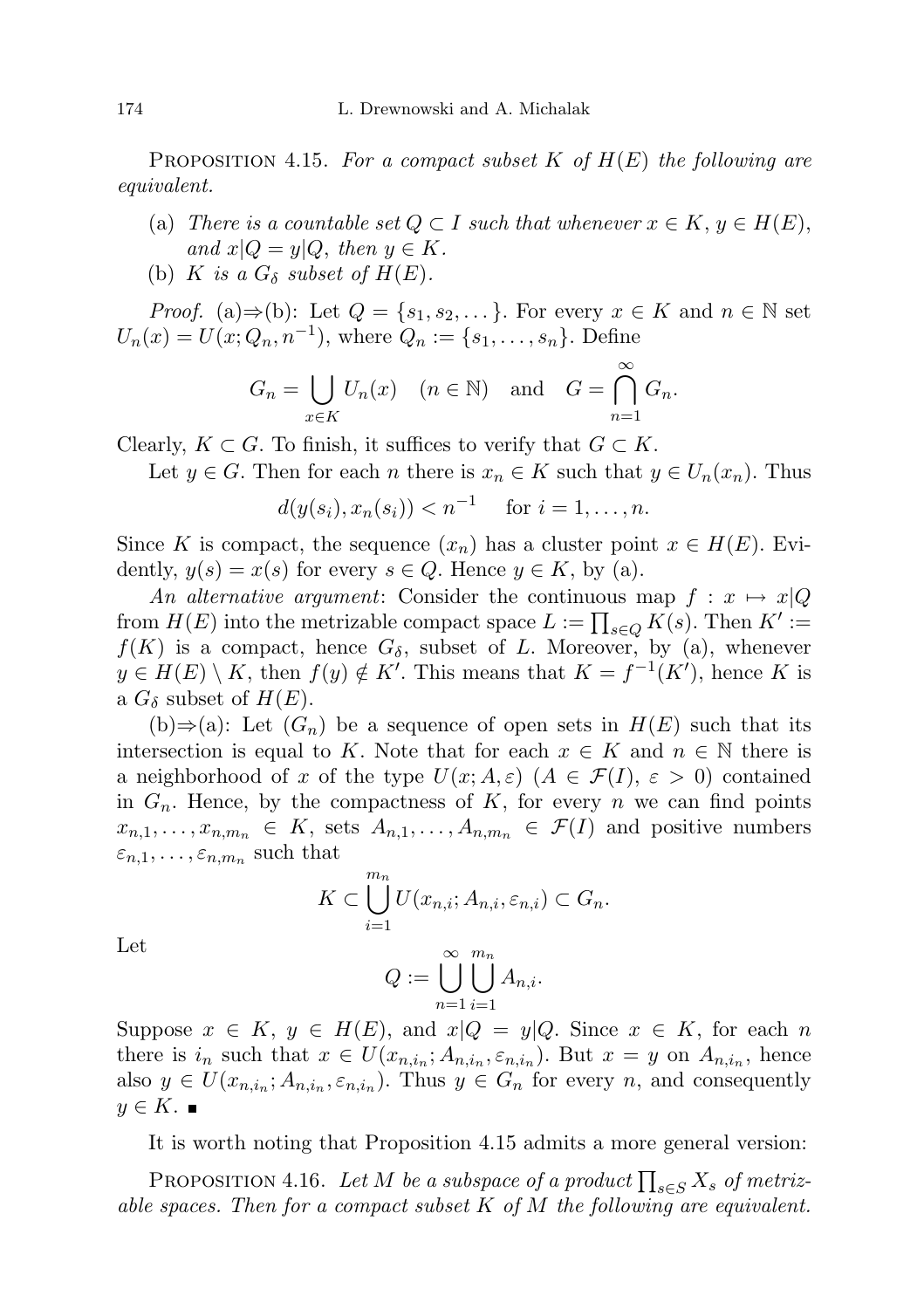- (a) There is a countable set  $T \subset S$  such that whenever  $x \in K$ ,  $y \in M$ , and  $x|T = y|T$ , then  $y \in K$ .
- (b) K is a  $G_{\delta}$  subset of M.

COROLLARY 4.17. A point  $x \in H(E)$  is a  $G_{\delta}$ -point iff there is a countable set  $Q \subset I$  such that whenever  $y \in H(E)$  and  $x|Q = y|Q$ , then  $x = y$ .

COROLLARY 4.18. Every metrizable compact subspace K of  $H_0(E)$  is a  $G_{\delta}$  subset of  $H(E)$ .

*Proof.* By Proposition 4.9,  $|D(K)| \leq \aleph_0$ . In view of Lemma 4.4, any countable dense subset Q of I containing  $D(K) \cup \{0,1\}$  is as required in condition (a) of Proposition 4.15.  $\blacksquare$ 

With the help of points of order-discontinuity, we are now going to give more precise versions of Lemma 4.4 and Corollary 4.17. We shall say that a function  $x \in H(E)$  is *order-continuous* at a point  $s_0 \in I$  if

 $x(s_0) = \sup\{x(s) : s \in [0, s_0)\}\$ and  $x(s_0) = \inf\{x(s) : s \in (s_0, 1]\},$ 

with the proviso that only the first or the second equality is required to hold when  $s_0 = 1$  or  $s_0 = 0$ , respectively.

PROPOSITION 4.19. If  $x \in H(E)$  is continuous at a point  $s_0 \in I$ , then x is also order-continuous at  $s_0$ .

For each  $x \in H(E)$ , let  $D<sub>o</sub>(x)$  denote the set of all points in I where x is not order-continuous. By the proposition above,  $D_o(x) \subset D(x)$ . In general, these two sets may be radically different. For instance, if  $E$  is the unit interval [0, 1] with the natural order and the discrete (zero-one) metric, and  $x \in H(E)$ , then

- (a)  $D<sub>o</sub>(x)$  coincides with the set of usual points of discontinuity of x (i.e., those for the natural metric of E) so that  $|D_o(x)| \leq \aleph_0$ ;
- (b)  $|D(x)| \leq \aleph_0$  iff  $|x(I)| \leq \aleph_0$  (by Proposition 2.1).

PROPOSITION 4.20. Let  $x \in H(E)$ , and let Q be a dense subset of the interval I containing its endpoints. Then the following are equivalent.

- (a)  $Q \supset D_o(x)$ .
- (b) Whenever  $y \in H(E)$  and  $x|Q = y|Q$ , then  $x = y$ .
- (c) The intersection of the neighborhoods  $U \in \mathcal{U}(x; Q)$  is equal to  $\{x\}$ .

Proof. It is quite obvious that conditions (b) and (c) are indeed equivalent.

(a)⇒(b): Let y be as required in (b), and let  $s_0 \text{ } \in I \setminus Q$ . Since x is order-continuous at  $s_0$  and  $Q \cap [0, s_0)$  is a cofinal subset of  $[0, s_0)$ , we have  $x(s_0) = \sup\{x(s) : s \in Q \cap [0, s_0)\}\.$  On the other hand,  $x(s) = y(s)$  for all  $s \in Q \cap [0, s_0)$ , hence  $x(s_0) \leq y(s_0)$ . Likewise,  $y(s_0) \leq x(s_0)$ . Thus  $x(s_0) = y(s_0).$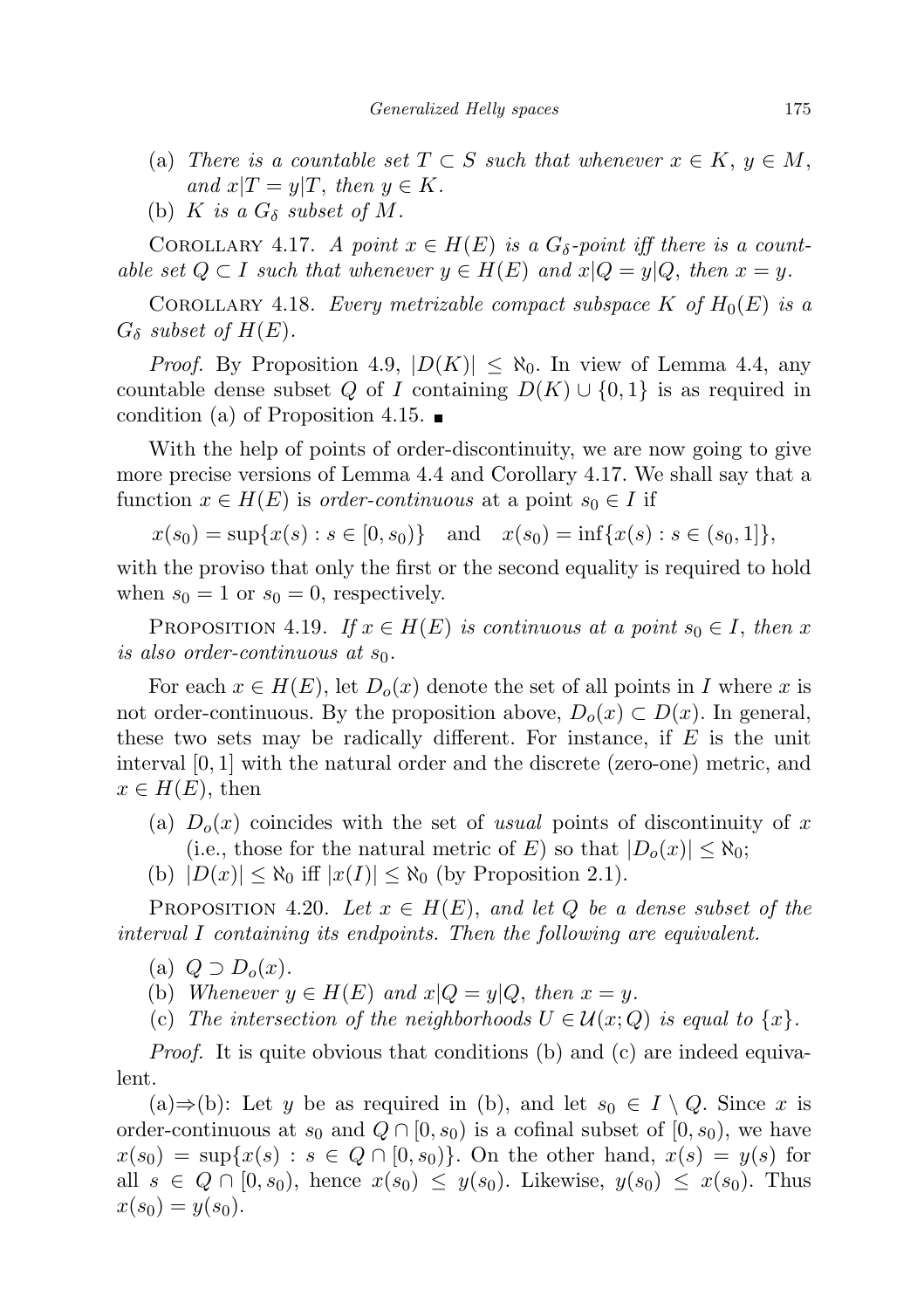(b)⇒(a): Suppose there is a point  $s_0 \in D_o(x) \setminus Q$ . Then  $0 < s_0 < 1$  and for some  $z \in E$  we have either

- (i)  $x(s) \leq z \leq x(s_0)$  for all  $s \in [0, s_0)$ , or
- (ii)  $x(s_0) < z < x(s)$  for all  $s \in (s_0, 1]$ .

In either case, define a function  $y \in H(E)$  by setting  $y(s) = x(s)$  for  $s \neq s_0$  and  $y(s_0) = z$ . Obviously,  $y|Q = x|Q$  and  $y \neq x$ , contradicting (b).

COROLLARY 4.21. A point  $x \in H(E)$  is a  $G_{\delta}$ -point iff  $|D_o(x)| \leq \aleph_0$ .

*Proof.* Suppose  $|D_o(x)| \leq \aleph_0$  and take any countable dense subset Q of I containing  $D_0(x) \cup \{0,1\}$ . By Proposition 4.20,  $\{x\}$  is equal to the intersection of the neighborhoods  $U(x; A, n^{-1})$ , where  $A \in \mathcal{F}(Q)$  and  $n \in \mathbb{N}$ . Thus  $\{x\}$  is a  $G_{\delta}$  set in  $H(E)$ .

Conversely, assume that  $\{x\}$  is the intersection of a countable family of neighborhoods of x. We may assume that they are of the form  $U(x; A, n^{-1})$ , where  $A \in \mathcal{F}(Q)$  and  $n \in \mathbb{N}$ , for a certain countable dense set  $Q \subset I$  containing 0 and 1. Then, by Proposition 4.20,  $Q \supset D_o(x)$ , hence  $|D_o(x)| \leq \aleph_0$ . ■

We conclude this section with an existence result.

PROPOSITION 4.22. Let the ordered metric space  $E$  satisfy condition  $(m)$ , and for every  $s \in I$  let  $F(s)$  be a compact subset of E. Assume that for every set  $A \in \mathcal{F}(I)$  there is an increasing function  $x : A \to E$  with  $x(s) \in F(s)$ for all  $s \in A$ . Then there exists an increasing function  $x : I \to E$  with  $x(s) \in F(s)$  for all  $s \in I$ .

*Proof.* Consider the compact space  $F = \prod_{s \in I} F(s)$ . For every  $A \in \mathcal{F}(I)$ let  $F_A$  denote the set of all  $x \in F$  such that  $x|A$  is increasing. By assumption, each of the sets  $F_A$  is nonempty, and in view of condition  $(m)$  it is clear that  $F_A$  is compact in F. Moreover, the family  $\{F_A : A \in \mathcal{F}(I)\}\$ is downward directed by inclusion. It follows that this family has a nonempty intersection, which proves the theorem.  $\blacksquare$ 

5. Increasing functions and the Helly spaces  $(I)$ . As before, K will stand for a compact space, and  $E$  for an ordered metric space. The ideas and facts collected below are, in essence, a somewhat elaborated and generalized version of those already present in [9] (especially in Theorem 1 therein).

It is a simple observation, and yet of key importance for us, that there exist natural one-to-one correspondences between increasing functions  $f$ :  $I \to C(K, E)$  and

- a) functions  $\varphi: I \times K \to E$  that are increasing in the first variable and continuous in the second variable, as well as
- b) continuous maps  $F: K \to H(E)$ .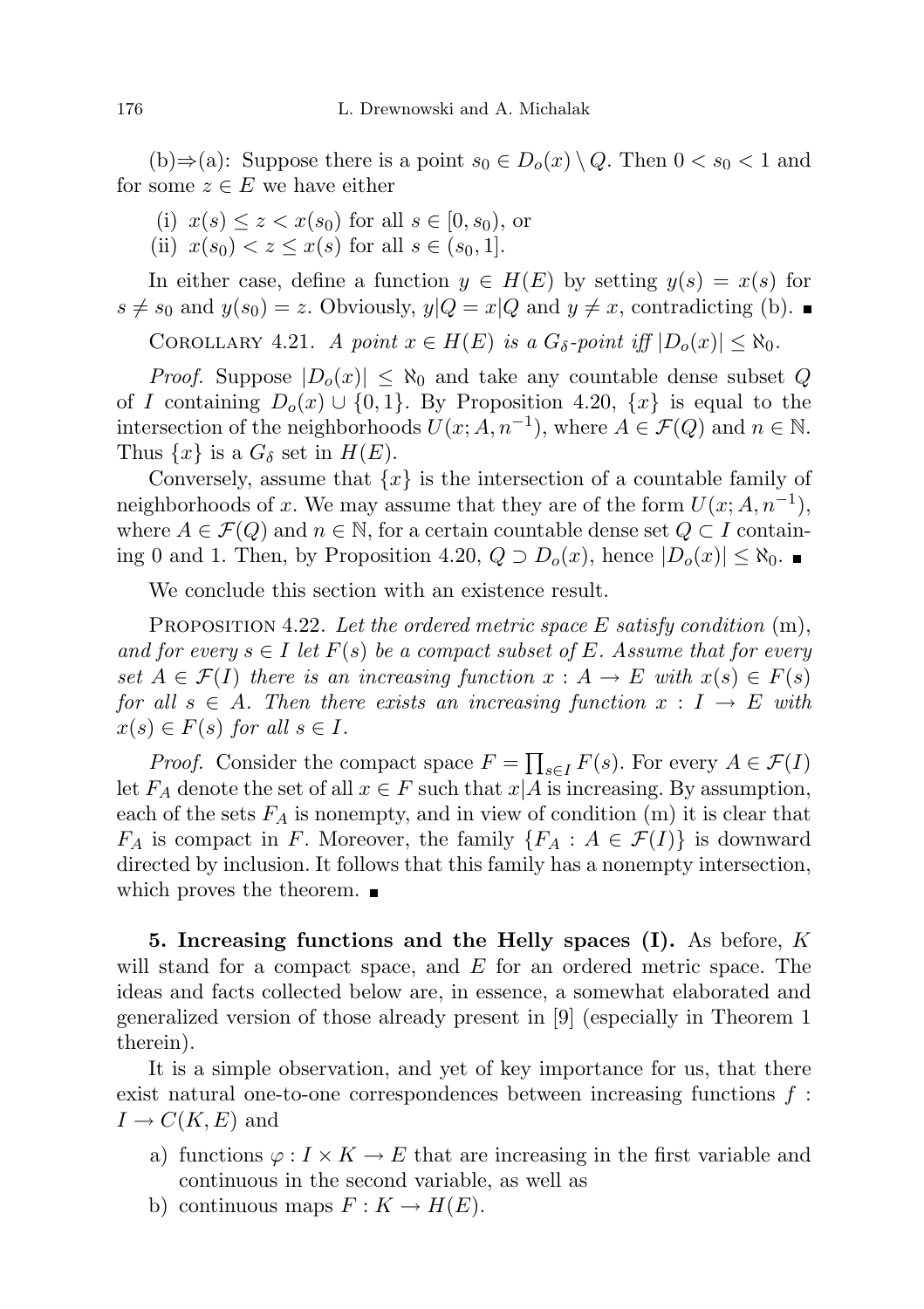These correspondences are determined by the equalities

 $\varphi(s,t) = f(s)(t) = F(t)(s)$ , where  $s \in I$  and  $t \in K$ .

Thus, in particular,  $F(t) = p_t \circ f$  for every  $t \in K$ .

The two propositions below gather together a few easy relevant facts.

PROPOSITION 5.1. The map  $f \to F$  described above is a homeomorphism between the spaces  $H(C_p(K, E))$  and  $C_p(K, H(E))$ .

If L is a compact subset of  $H(E)$ , we define a function  $g_L: I \to C(L, E)$ by  $g_L(s) = \pi_s$ , where  $\pi_s: L \to E$  is the evaluation map (or projection) at the point  $s \in I$ ; thus  $\pi_s(x) = x(s)$  for  $x \in L$ . Clearly,  $g_L$  is an increasing function, and  $p_x \circ q_y = x$  for each  $x \in L$ . Hence the associated continuous map  $G_L: L \to H(E)$  is simply the identity embedding, and  $D(g_L) = D(L)$ by equality (∗) in Proposition 3.1.

NOTE. Functions of the type  $g_L$  have already been used in the proofs of Propositions 4.2 and 4.9, and of Corollary 4.10.

PROPOSITION 5.2. Let  $f: I \to C(K, E)$  be an increasing function and  $F: K \to H(E)$  the associated continuous map, and let  $K_f := F(K)$ , a compact subset of  $H(E)$ . Then

$$
D(f) = D(K_f) = D(g_{K_f}).
$$

Moreover, the composition operator  $c_f : g \mapsto g \circ F$  is an order preserving isometric embedding of  $C(K_f, E)$  into  $C(K, E)$ , and  $f = c_f \circ g_{K_f}$ .

Proof. The last equality follows from the following chain of relations, where  $s \in I$  and  $t \in K$ , and  $\pi_s$  is defined on  $K_f$ :

$$
(c_f \circ g_{K_f})(s)(t) = c_f(\pi_s)(t) = (\pi_s \circ F)(t) = \pi_s(F(t)) = F(t)(s)
$$
  
=  $p_t(f(s)) = f(s)(t)$ .

Using Proposition 4.9, from the equality  $D(f) = D(K_f)$  we now derive the following.

PROPOSITION 5.3. Let  $f: I \to C(K, E)$  be an increasing function. Then  $|D(f)| \leq \aleph_0$  iff the associated map  $F: K \to H(E)$  takes its values in  $H_0(E)$ and has a metrizable range.

COROLLARY 5.4. The space  $C(K, E)$  has property  $(\lambda)$  iff E has property  $(\lambda)$  and every continuous map from K into  $H(E)$  has a metrizable range.

This section will be continued as Section 7 below.

6. Metrizing maps on products of compact spaces. In all of this section, X and  $X_j$  ( $j \in J$ ) stand for arbitrary compact (Hausdorff) spaces,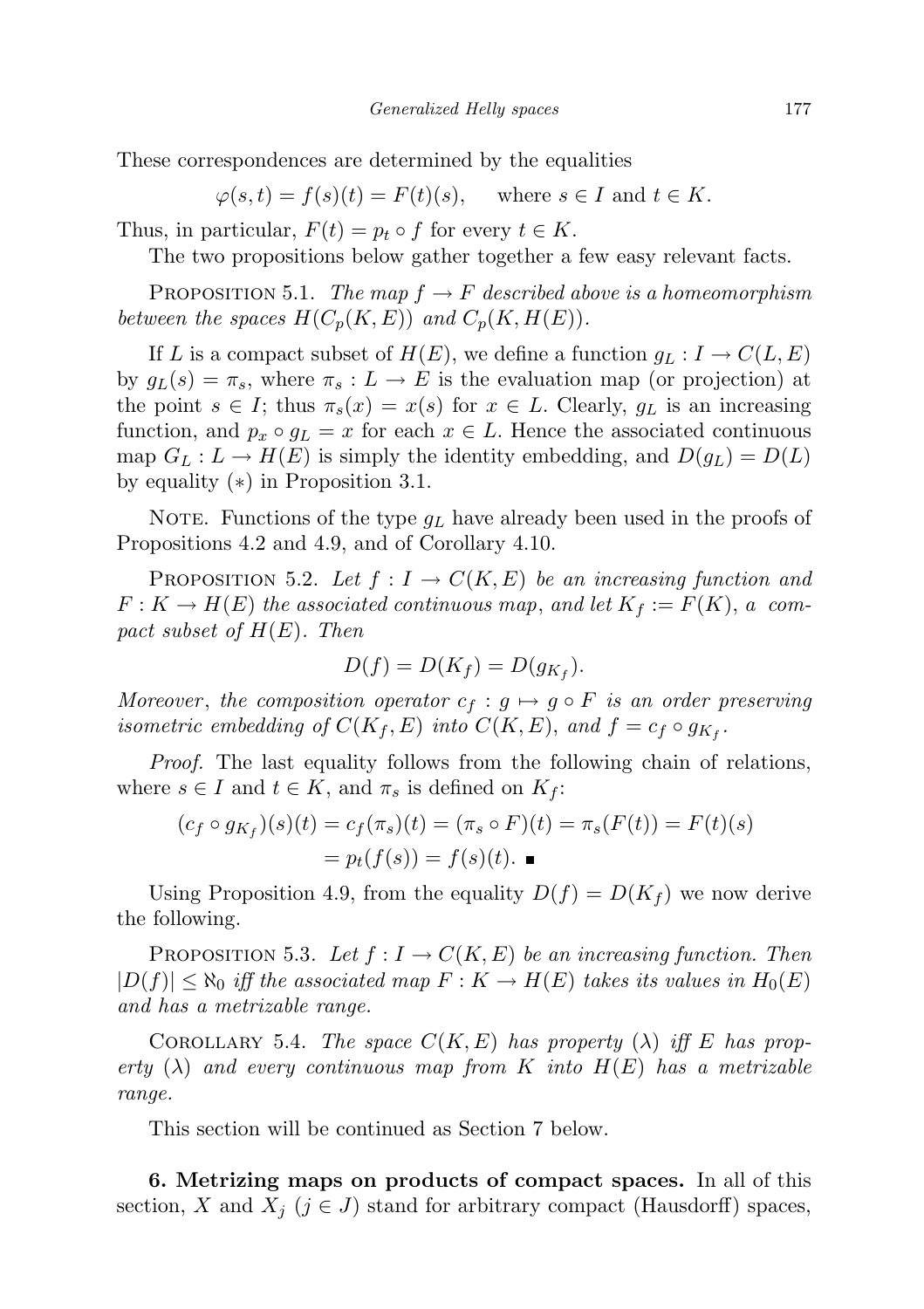Z for a Hausdorff topological space and, as before, E for an ordered metric space.

Motivated by the last two results of the preceding section, we shall say that a continuous map  $f: X \to Z$  is metrizing if its range,  $f(X)$ , is a metrizable (compact) subspace of Z. The most natural question arising in this context is: For what spaces X and Z every continuous map  $f: X \to Z$  is metrizing? Note that it is certainly so when either  $Z$  or  $X$  itself is metrizable (for the latter case see  $[6, \S 41.VI, Th. 3]$  or  $[13, 7.6.3]$ ). On the other hand, it may happen that the only metrizing maps are the constant ones, as is the case when the space  $X$  is connected and the space  $Z$  has no infinite metrizable subspaces (it is so e.g. for  $Z = \beta N$ , see [4, 3.6.15]).

**PROPOSITION** 6.1. If a compact space Y is a continuous image of the space  $X$ , and every continuous map from  $X$  to  $Z$  is metrizing, then so is every continuous map from Y to Z.

In view of Proposition 5.3, the situation most interesting for us is when  $Z$ is the Helly space  $H_0(E)$ . In this case our results will be much better than in the general case, thanks to the following two properties of  $H_0(E)$ :

- (A)  $H_0(E)$  is a first-countable space (Corollary 4.6);
- (B) A separably metrizable compact subspace of  $H_0(E)$  is metrizable (Corollary 4.10).

PROPOSITION 6.2. A continuous map  $f: X \to H_0(E)$  is metrizing iff the image under  $f$  of every separable compact subset of  $X$  is metrizable.

*Proof.* "If": Since for every separable compact set  $L \subset f(X)$  one can find a separable compact set  $C \subset X$  so that  $L = f(C)$ , the range of f is separably metrizable. Apply  $(B)$ .

We may now restate Corollary 3.6 as follows.

COROLLARY 6.3. If the compact space  $X$  is separably metrizable, then every continuous map  $f: X \to H_0(E)$  is metrizing.

We finish this part with the following consequence of Proposition 4.11.

PROPOSITION 6.4. If the compact space  $X$  is scattered, then every continuous map  $f: X \to H$  is metrizing; equivalently, the space  $C(X)$  has property  $(\lambda)$ .

We now turn to our basic problem of when a *separately* metrizing continuous map, defined on a product of compact spaces, is metrizing.

Consider the product space

$$
X_J:=\prod_{j\in J}X_j
$$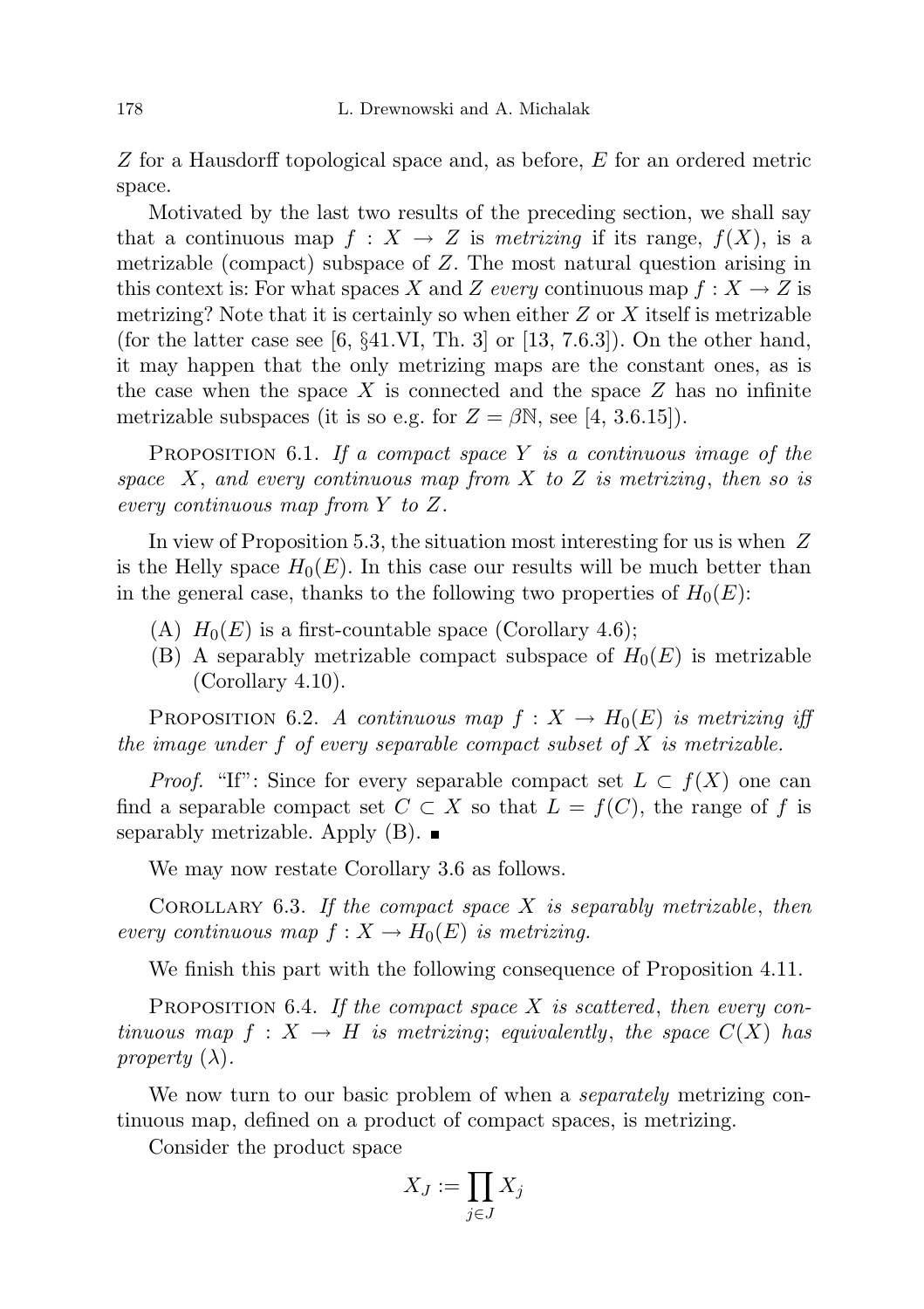(this sort of notation for product spaces will often be used in what follows). Given a point  $u = (u_j) \in X_J$  and an index  $i \in J$ , we denote by  $u^i$  the homeomorphic embedding of  $X_i$  into  $X_j$  that assigns to each point  $t \in X_i$ the point  $(x_j) \in X_J$  such that  $x_j = u_j$  for  $j \neq i$  and  $x_i = t$ .

Now, a continuous map  $f: X_J \to Z$  will be called *metrizing in each* variable separately, or briefly separately metrizing, if for each  $u \in X_J$  and  $i \in J$  the map  $f \circ u^i : X_i \to Z$  is metrizing. Thus, in particular, a map  $f: X_1 \times X_2 \to Z$  is separately metrizing iff for any  $a_1 \in X_1$ ,  $a_2 \in X_2$  both  $f(a_1, \cdot): X_2 \to Z$  and  $f(\cdot, a_2): X_1 \to Z$  have metrizable ranges.

We seek conditions under which a separately metrizing map is metrizing. We start with two auxiliary results. Given a compact space  $X$ , we denote by  $C_p(X, Z)$  the space of all continuous maps from X to Z equipped with the topology  $\tau_p$  of pointwise convergence (the one induced from the product space  $Z^X$ ).

PROPOSITION 6.5. Let  $X_1$  and  $X_2$  be compact spaces, and let f be a continuous map from  $X_1 \times X_2$  to Z. Then there exist compact spaces  $Y_1$ and  $Y_2$ , continuous surjective maps  $q_1 : X_1 \to Y_1$  and  $q_2 : X_2 \to Y_2$ , and a continuous map  $g: Y_1 \times Y_2 \rightarrow Z$  such that

- 1)  $f = g \circ (q_1, q_2), \text{ i.e., } f(x_1, x_2) = g(q_1(x_1), q_2(x_2)) \text{ for all } (x_1, x_2) \text{ in }$  $X_1 \times X_2$ ;
- 2) both the maps  $y_1 \mapsto g(y_1, \cdot) : Y_1 \to C_p(Y_2, Z)$  and  $y_2 \mapsto g(\cdot, y_2) : Y_2 \to C_p(Y_2, Z)$  $C_p(Y_1, Z)$  are one-to-one.

*Proof.* Consider the maps  $q_1 : x_1 \mapsto f(x_1, \cdot)$  from  $X_1$  to  $C_p(X_2, Z)$  and  $q_2 : x_2 \mapsto f(\cdot, x_2)$  from  $X_2$  to  $C_p(X_1, Z)$ . They are obviously continuous, hence their ranges,

 $Y_1 := \{f(x_1, \cdot) : x_1 \in X_1\}$  and  $Y_2 := \{f(\cdot, x_2) : x_2 \in X_2\}$ ,

are compact subsets of the spaces  $C_p(X_2, Z)$  and  $C_p(X_1, Z)$ , respectively.

Next, define a map  $g: Y_1 \times Y_2 \to Z$  by setting  $g(y_1, y_2) = f(x_1, x_2)$ , where  $(x_1, x_2)$  is any point in  $X_1 \times X_2$  such that  $y_1 = f(x_1, \cdot)$  and  $y_2 = f(\cdot, x_2)$ .

This makes sense because if  $f(x_1, \cdot) = f(x'_1, \cdot)$  and  $f(\cdot, x_2) = f(\cdot, x'_2)$  for some  $(x'_1, x'_2)$ , then  $f(x_1, x_2) = f(x'_1, x_2) = f(x'_1, x'_2)$ .

From the definition of  $g$  it is clear that both conditions 1) and 2) are satisfied. Moreover, since  $(q_1, q_2)$  is a continuous surjective map of  $X_1 \times X_2$ onto  $Y_1 \times Y_2$  (hence a quotient map) and f is continuous, so is g.

PROPOSITION 6.6. Let F be a compact subset of the space  $C_p(X, Z)$ . If the space X is separable and for each  $t \in X$  the (compact) set

$$
F(t) := \{ f(t) : f \in F \} \subset Z
$$

is metrizable, then also F is metrizable.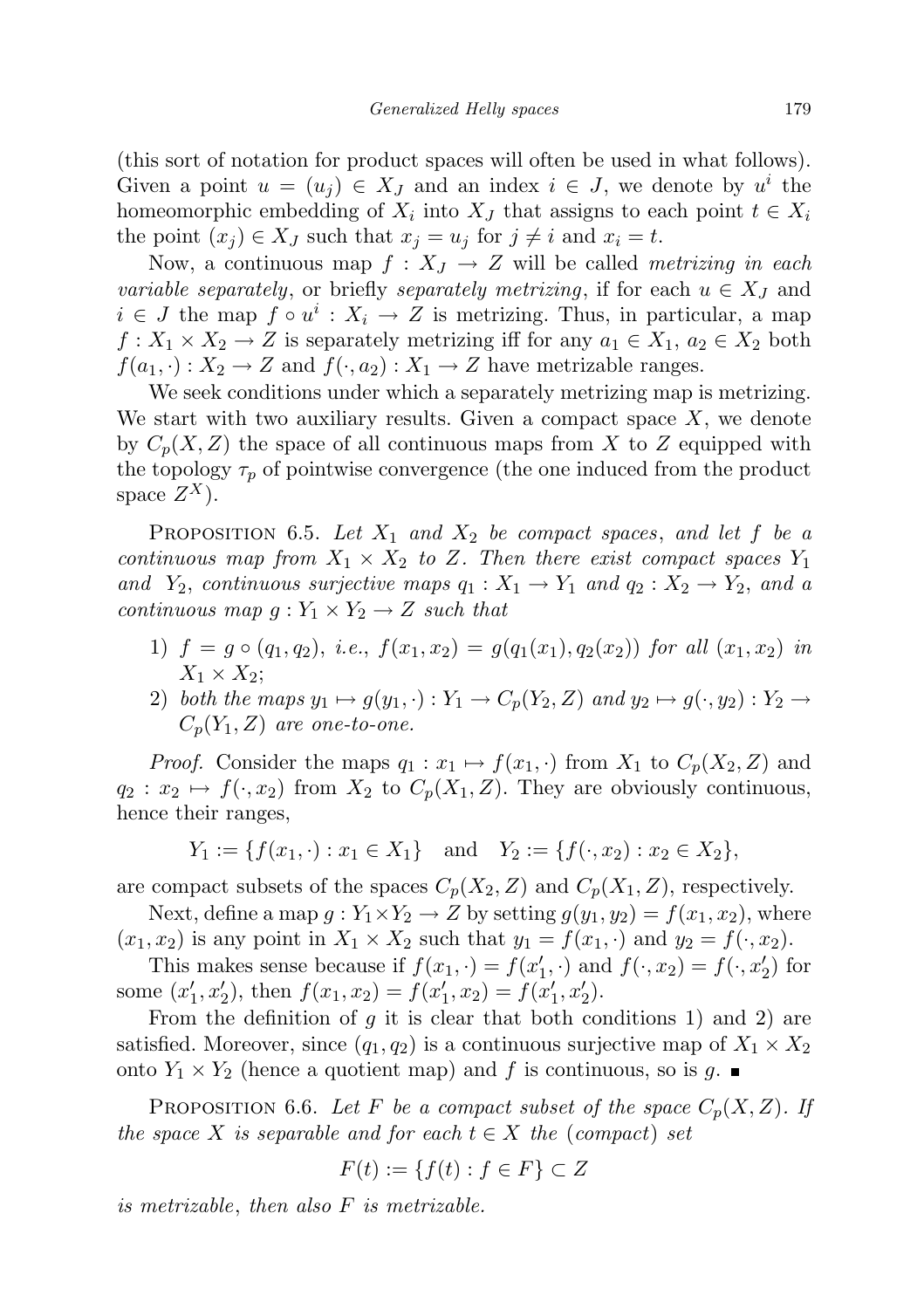*Proof.* Let D be a countable dense subset of X. Then the map  $f \mapsto f|_D$ from F to the product space  $\prod_{t\in D} F(t)$ , which is compact and metrizable, is continuous and one-to-one, hence it is a homeomorphic embedding. From this the assertion follows immediately.

We are now ready for our basic result on separately metrizing maps.

THEOREM 6.7. Let  $(X_j)_{j\in J}$  be a finite  $(J = \{1, \ldots, n\})$  or infinite  $(J = \mathbb{N})$ sequence of compact spaces, all of which, except possibly one, are separable. If a continuous map f from the product space  $X_J$  to the space Z is separately metrizing, then it is metrizing.

*Proof.* We may assume that all the spaces  $X_j$  for  $j \geq 2$  are separable.

We start with the case of a finite sequence  $X_1, \ldots, X_n$ . We proceed by induction.

First, let  $n = 2$ . In view of Proposition 6.5 we may assume that the continuous maps  $q_1 : x_1 \mapsto f(x_1, \cdot)$  from  $X_1$  to  $C_p(X_2, Z)$  and  $q_2 : x_2 \mapsto f(\cdot, x_2)$ from  $X_2$  to  $C_p(X_1, Z)$  are one-to-one. Then

$$
F := q_1(X_1) = \{ f(x_1, \cdot) : x_1 \in X_1 \}
$$

is a compact subset of  $C_p(X_2, Z)$  and, by assumption, each of the sets  $F(x_2) = f(X_1, x_2) \subset Z$  is metrizable. Hence, by Proposition 6.6, F is metrizable, and since  $q_1$  is a homeomorphism between  $X_1$  and  $F$ , also the space  $X_1$ is metrizable.

Now, as  $X_1$  is compact and metrizable, hence separable, interchanging the roles of  $X_1$  and  $X_2$  in the above argument shows that also the space  $X_2$ must be metrizable.

Consequently, both the spaces  $X_1$  and  $X_2$  are compact and metrizable, and so are  $X_1 \times X_2$  and  $f(X_1 \times X_2)$ .

Assume now the assertion holds for some  $n = k \geq 2$ , and consider the case of  $n = k + 1$  spaces. Fix any  $x_1 \in X_1$  and let g denote the continuous map  $(x_2, \ldots, x_n) \mapsto f(x_1, x_2, \ldots, x_n)$  from  $Y := X_2 \times \cdots \times X_n$  to Z. It is clear that  $g$  is separately metrizing. By the induction hypothesis,  $g$  has a metrizable range. Now, the space  $Y$  is separable, and  $f$  viewed as a map from  $X_1 \times Y$  to Z is separately metrizing. By the case  $n = 2$ , f is metrizing.

Now, let us deal with the case of an infinite sequence  $(X_i)$  of spaces. For every  $k \in \mathbb{N}$  set

$$
Y_k = \prod_{n=1}^k X_n, \quad Z_k = \prod_{n=k+1}^\infty X_n.
$$

Fix any  $k \in \mathbb{N}$ . Then for every point  $z \in Z_k$  the map  $y \mapsto f(y, z)$  from  $Y_k$ to Z is separately metrizing. Therefore, by the first part of the proof, it has a metrizable range. Denote by  $f_k$  the continuous map from  $Y_k$  to  $C_p(Z_k, Z)$ defined by the equality  $f_k(y)(z) = f(y, z)$ . In view of Proposition 6.6, from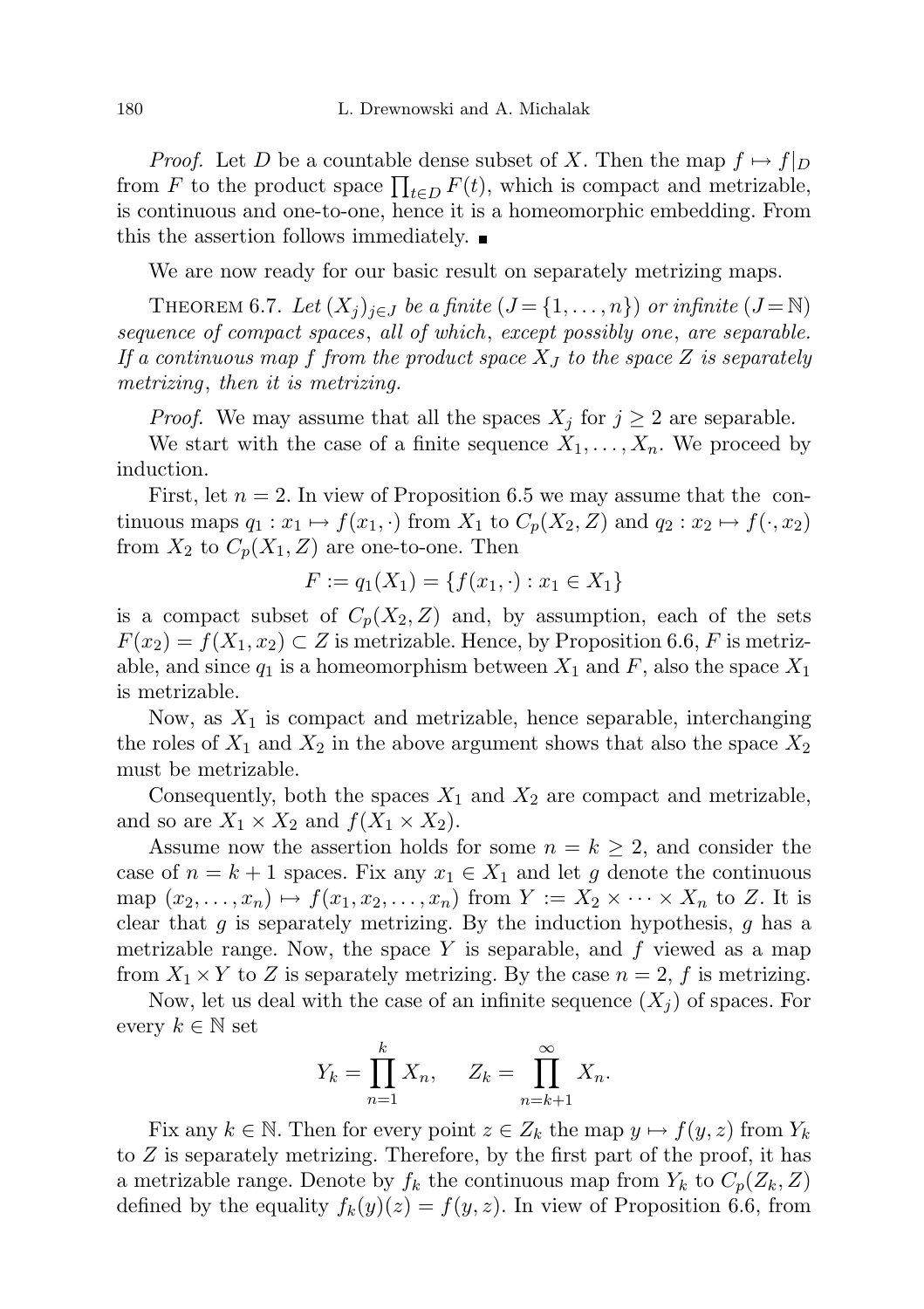the preceding observation and since the space  $Z_k$  is separable it follows that  $F_k = f_k(Y_k)$  is a metrizable compact subset of the space  $C_p(Z_k, Z)$ .

Let  $F := \prod_{k \in \mathbb{N}} F_k$ , a metrizable compact space, and define a continuous map  $q: X_J \to F$  as follows:

$$
q(x) = (f_k(x^k))_{k \in \mathbb{N}},
$$

where  $x := (x_1, x_2, ...) \in X_J$  and  $x^k := (x_1, ..., x_k) \in Y_k$ .

Let  $G := q(X_I)$ , a metrizable and compact subset of F, and let  $g \in G$ . Suppose  $g = q(x) = q(y)$  for some  $x, y \in X_J$ . This means that for each k the maps  $f_k(x^k) = f(x_1, \ldots, x_k, \cdot)$  and  $f_k(y^k) = f(y_1, \ldots, y_k, \cdot)$  from  $Z_k$  to  $Z$  coincide. Consequently,  $f(x) = f(u_k)$ , where  $u_k = (y_1, ..., y_k, x_{k+1}, x_{k+2}, ...)$ . On the other hand, since  $u_k \to y$  as  $k \to \infty$ , we have  $f(u_k) \to f(y)$  as  $k \to \infty$ . Hence  $f(x) = f(y)$ .

We may therefore define a map  $\widetilde{f}: G \to Z$  by setting, for each  $g \in G$ ,  $f(g) = f(x)$ , where x is any point in X such that  $q(x) = g$ . From this definition it is clear that  $f = \tilde{f} \circ q$ . It follows that  $\tilde{f}$  is continuous and that  $f(X_J) = \tilde{f}(G)$  is metrizable.

Example 6.8. Theorem 6.7 fails to hold even in the case of two compact spaces  $X_1$  and  $X_2$  if the separability hypothesis is omitted.

To see this, let  $K = \{0,1\}^I$ , where  $I = [0,1]$ , and note that the map  $m: K \times K \to K$  defined by  $m(x, y) = xy$  (pointwise multiplication) is continuous. Next, consider the set X of all elements  $x \in K$  such that  $x(s) = 1$ for at most one point  $s \in I$ . As is easily seen, X is a nonseparable compact subset of K. Now,  $f := m|X \times X$  is a continuous map from  $X \times X$  onto X, and it is separately metrizing because  $f(x, X) = f(X, x) = \{0, x\}$  for every  $x \in X$ . However,  $X = f(X \times X)$  is not metrizable.

Note that, in the example above, the function 0 is the only nonisolated point of  $X$ , hence  $X$  is homeomorphic to the one-point compactification of the *discrete* space  $[0, 1]$ . It is also worth noting that the space X can be viewed as the weak closure in the Banach space  $l_2(I)$  of the set of its unit vectors  $e_s$  ( $s \in I$ ). Thus without the separability assumption Theorem 6.7 fails to hold even if  $X_1, X_2$ , and Z are Eberlein compacts.

An analogue of Theorem 6.7 for arbitrarily large families  $(X_i)$  of separable compact spaces requires an extra assumption on the space Z.

THEOREM 6.9. Let  $X_j$   $(j \in J)$  be separable compact spaces and assume that each point in the space Z is a  $G_{\delta}$  set. If a continuous map f from the product space  $X_J$  to the space Z is separately metrizing, then it is metrizing.

*Proof.* By a result due to Corson and Gleason (see [3],  $[4, 2.7.13]$ ), f depends only on a countable number of coordinates. Thus there exists a countable subset T of J and a continuous map  $g: X_T \to Z$  such that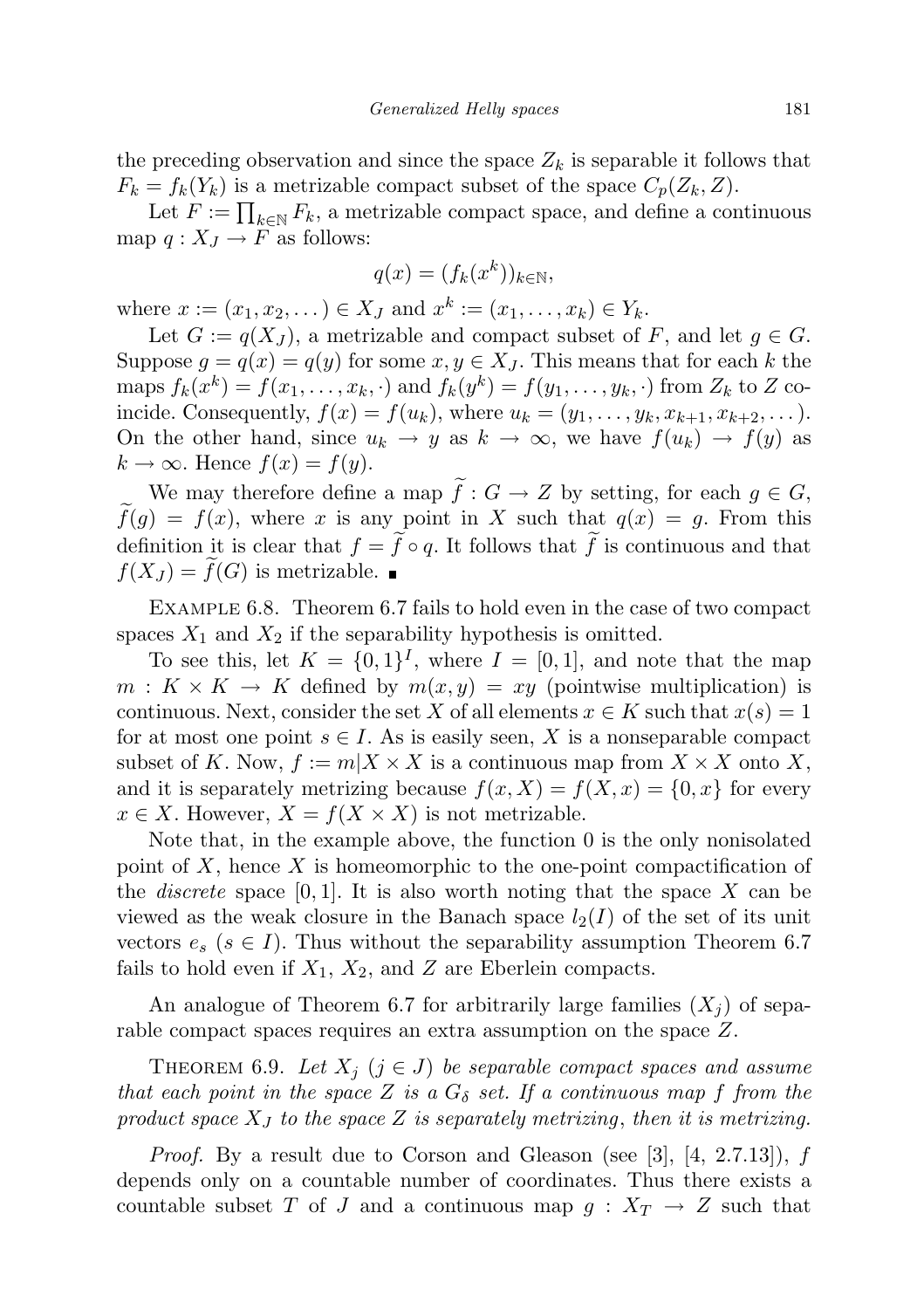$f = g \circ p_T$ , where  $p_T$  is the natural projection from  $X_J$  onto  $X_T$ . Clearly, g is separately metrizing and  $f(X_J) = g(X_T)$ , and to get the assertion it suffices to apply Theorem 6.7.  $\blacksquare$ 

COROLLARY 6.10. Let  $X_j$   $(j \in J)$  be compact spaces and assume that each point in the space Z is a  $G_{\delta}$  set. Also, let f be a separately metrizing continuous map from the product space  $X_J$  to the space Z. Then every separable subspace of the range  $f(X_J)$  of f is metrizable. In particular, if  $f(X_J)$ is separable, then f is metrizing.

*Proof.* Take any closed separable subspace W of  $f(X_J)$ . Then there exists a closed separable subspace Y of  $X_J$  such that  $f(Y) = W$ . For each  $j \in J$ , let  $Y_j$  denote the image of Y under the natural projection of  $X_J$ onto  $X_j$ ; clearly,  $Y_j$  is a separable compact subspace of  $X_j$ . To finish, apply Theorem 6.9 to the restriction of f to the subspace  $Y_J := \prod_{j \in J} Y_j$  of  $X_J$ .

In view of Proposition 6.2, the following is an immediate consequence of the preceding corollary and the fact that  $H_0(E)$  is a first-countable space.

Corollary 6.11. A separately metrizing continuous map from any product of compact spaces into the Helly space  $H_0(E)$  is always metrizing.

COROLLARY 6.12. Let  $X_j$   $(j \in J)$  be compact spaces, where  $|J| \leq 2^{\aleph_0}$ , at most one of which is nonseparable. Moreover , assume that each point in the space Z is a  $G_{\delta}$  set. If a continuous map f from the product space  $X_J$ to the space Z is separately metrizing, then it is metrizing.

*Proof.* We only need to consider the case where one of the spaces  $X_i$ , say  $X_{j_0}$ , is nonseparable. Define  $X = X_{j_0}$  and  $Y = \prod_{j \in J \setminus j_0} X_j$ . Then the space Y is separable (by  $[4, 2.3.16]$ ), and using Theorem 6.9 it is easily seen that f, as a map from  $X \times Y$  into Z, is separately metrizing. An appeal to Theorem 6.7 finishes the proof.  $\blacksquare$ 

Example 6.13. Theorem 6.9 becomes false if one omits the assumption that each point in Z is a  $G_{\delta}$  set. Let  $\{I_i : j \in J\}$  be a partition of  $I = [0, 1]$ into infinite countable subsets; of course,  $|J| = 2^{\aleph_0}$ . For each  $j \in J$ , let  $X_j = D^{I_j}$ , and let  $Z = D^I$ , where D stands for the discrete space  $\{0, 1\}$ . Note that each of the compact spaces  $X_i$  is metrizable, and that no point in Z is a  $G_{\delta}$  set. Consider the map f that assigns to each point  $x = (x_i)$ in  $X_J$  the point  $z \in Z$  such that  $z|I_j = x_j$  for every  $j \in J$ . Clearly, f is a homeomorphism between  $X_J$  and  $Z$ , and it is separately metrizing. However,  $Z = f(X_J)$  is not metrizable.

7. Increasing functions and the Helly spaces (II). In this section,  $E$  is an ordered metric space, and  $K_J$  stands for the product of a family  $(K_i : j \in J)$  of compact spaces. For each point  $u \in K_J$  and index  $i \in J$ , the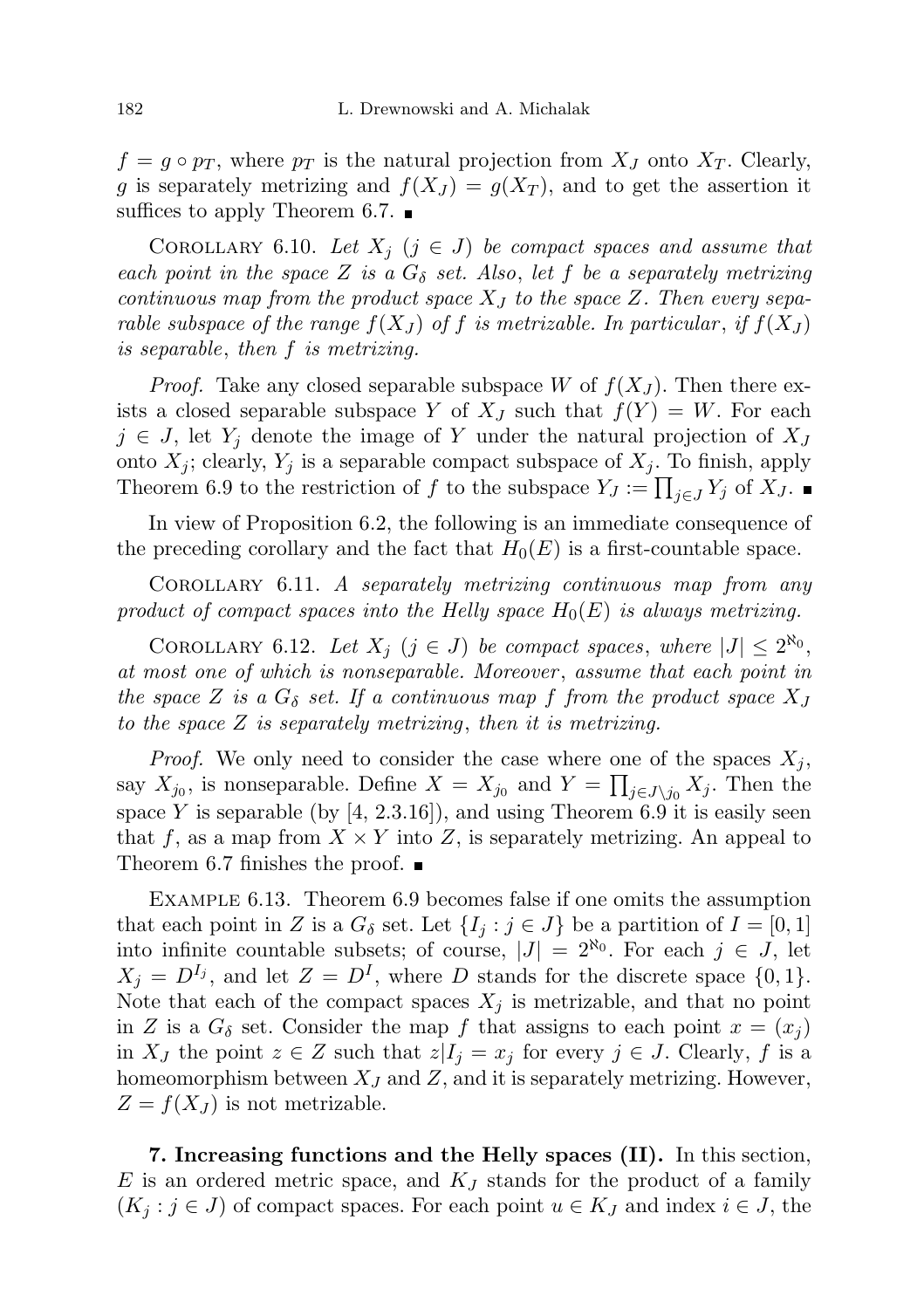homeomorphic embedding  $u^i: K_i \to K_j$  is defined as at the beginning of Section 6.

THEOREM 7.1. Let a function  $f: I \to C(K_J, E)$  be increasing. Assume that for every point  $u = (u_i) \in K_J$  and every index  $i \in J$  the function  $s \mapsto f(s) \circ u^i$  from I to  $C(K_i, E)$  has at most countably many discontinuities. Then f itself has at most countably many discontinuities.

*Proof.* Consider the map  $F: K_J \to H(E)$  associated with f (see Section 5). Thus  $F(t)(s) = f(s)(t)$  for  $t = (t_j) \in K_J$ ,  $s \in I$ . Since  $F(t)(s) =$  $f(s) \circ t^{i}(t_{i}),$  we have  $|D(F(t))| \leq \aleph_{0}$  so that the range of F is actually contained in  $H_0(E)$ . From the assumptions on f and Proposition 5.3 it now follows that  $F: K_J \to H_0(E)$  is separately metrizing. To conclude, apply Corollary 6.11 and Proposition 5.3 again.  $\blacksquare$ 

THEOREM 7.2. For every  $j \in J$  let  $X_j$  be a subspace of  $C(K_j, E)$  having property  $(\lambda)$ , and define X to be the subspace of  $C(K_J, E)$  consisting of all functions x such that  $x \circ u^i \in X_i$  for all  $u \in K_J$  and  $i \in J$ . Then X has property  $(\lambda)$ .

*Proof.* Let  $f: I \to X$  be an increasing function. Then each of the increasing functions  $s \mapsto f(s) \circ u^i$  from I to  $X_i \subset C(K_i, E)$  has at most countably many discontinuities because  $X_i$  has property  $(\lambda)$ . To finish, apply the preceding theorem.

COROLLARY 7.3. If all the spaces  $C(K_i, E)$  have property  $(\lambda)$ , so does the space  $C(K_J, E)$ .

COROLLARY 7.4. Let K be a compact space and E a Banach lattice. If both the spaces  $C(K)$  and E have property  $(\lambda)$ , then also the space  $C(K, E)$ has property  $(\lambda)$ .

Proof. Let U denote the positive part of the closed unit ball in the dual Banach lattice  $E^*$ ; equipped with the induced weak<sup>\*</sup> topology, U is a compact space. Then  $E$  can be viewed, via a natural order-preserving linear isomorphic embedding, as a subspace of  $C(U)$ . Hence, likewise,  $C(K, E)$ can be viewed as subspace of  $C(K, C(U)) \cong C(K \times U)$ . To finish, apply Theorem 7.2 with  $X_1 = C(K)$  and  $X_2 = E \subset C(U)$ .

## References

- [1] S. Banach, *Théorie des Opérations Linéaires*, Warszawa, 1932; reprinted in: S. Banach, Oeuvres, Vol. II, PWN–Editions Scientifiques de Pologne, Warszawa, 1979. ´
- [2] L. Drewnowski, Continuity of monotone functions with values in Banach lattices, in: Recent Progress in Functional Analysis (Valencia, 2000), Elsevier, 2001, 185–199.
- [3] R. Engelking, On functions defined on Cartesian products, Fund. Math. 59 (1966), 221–231.